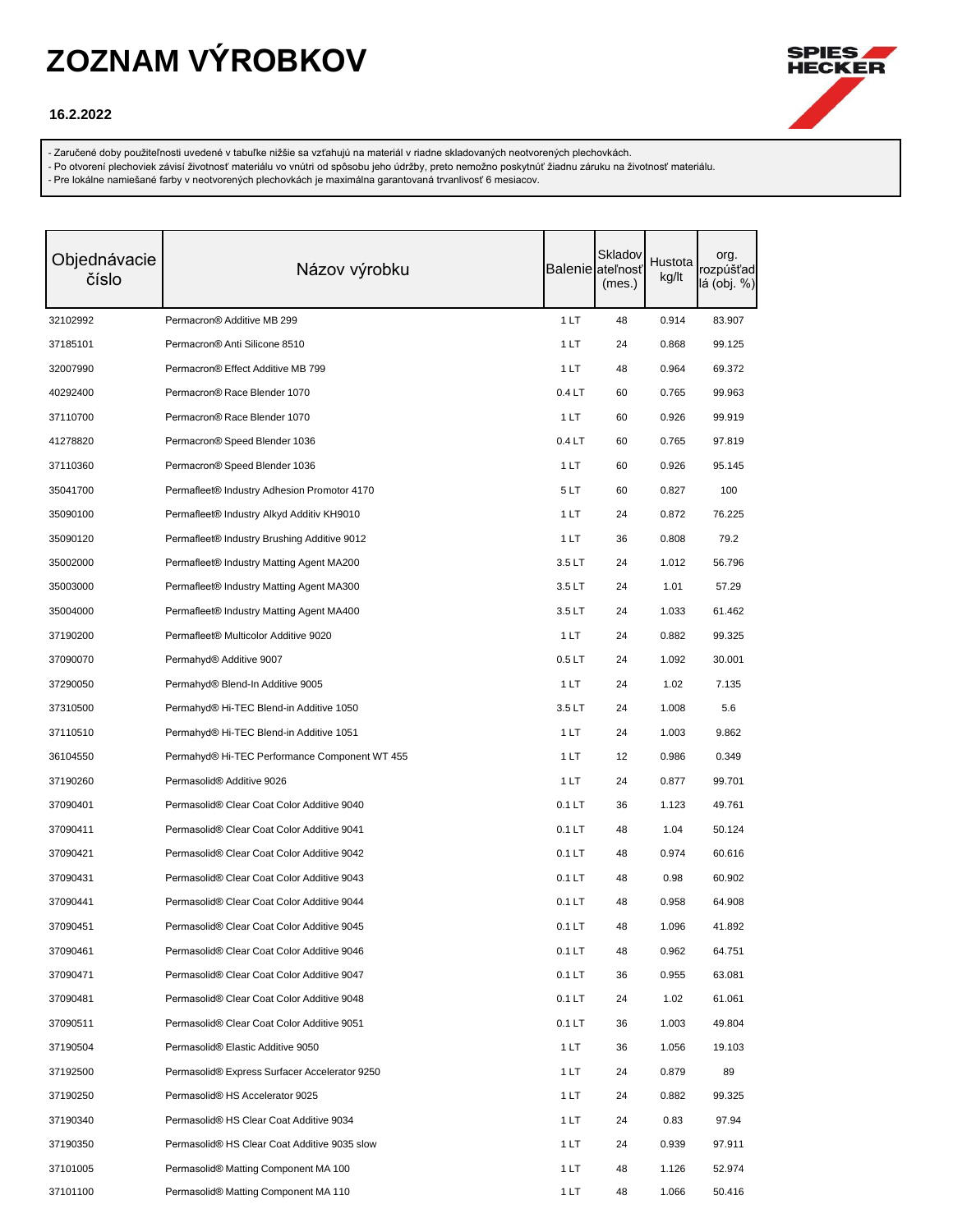

#### **16.2.2022**

- Zaručené doby použiteľnosti uvedené v tabuľke nižšie sa vzťahujú na materiál v riadne skladovaných neotvorených plechovkách.

- Po otvorení plechoviek závisí životnosť materiálu vo vnútri od spôsobu jeho údržby, preto nemožno poskytnúť žiadnu záruku na životnosť materiálu.

| Objednávacie<br>číslo | Názov výrobku                                                    |                   | Skladov<br><b>Balenie</b> ateľnosť<br>(mes.) | Hustota<br>kg/lt | org.<br>rozpúšťad<br>lá (obj. %) |
|-----------------------|------------------------------------------------------------------|-------------------|----------------------------------------------|------------------|----------------------------------|
| 37190600              | Permasolid® Plastic Additive 9060                                | 1LT               | 24                                           | 0.863            | 91.424                           |
| 37190700              | Permasolid® Race Additive 9070                                   | 1 LT              | 24                                           | 0.883            | 90                               |
| 37192600              | Permasolid <sup>®</sup> Speed-TEC Plastic Additive 9260          | 1 LT              | 24                                           | 0.905            | 86.184                           |
| 37190650              | Permasolid® Speed-TEC Speed Surfacer Accelerator 9065            | 1 LT              | 24                                           | 0.894            | 98.8                             |
| 37101013              | Permasolid® Texture Component coarse SA 101                      | 1 LT              | 24                                           | 0.985            | 57.074                           |
| 37101021              | Permasolid® Texture Component fine SA 102                        | 1 LT              | 24                                           | 0.976            | 55.312                           |
| 32783272              | Permacron® Base Coat 293 deep black (ca. RAL 9005)               | 1 LT              | 48                                           | 0.932            | 79.202                           |
| 32994870              | Permacron® Base Coat 293 MB 744 brilliant silver                 | 1 LT              | 48                                           | 0.947            | 75.872                           |
| 32000022              | Permacron® Base Coat 293 super deep black                        | 1 LT              | 48                                           | 0.918            | 81.466                           |
| 32185545              | Permacron <sup>®</sup> Brilliant Mixing Colour MB 713 red        | 0.5 <sub>LT</sub> | 48                                           | 0.906            | 94.98                            |
| 32035010              | Permacron® Mixing Colour 293 MB 501 white                        | 3.5LT             | 48                                           | 1.083            | 63.675                           |
| 32035020              | Permacron® Mixing Colour 293 MB 502 black                        | 3.5LT             | 48                                           | 0.932            | 76.417                           |
| 32005040              | Permacron® Mixing Colour 293 MB 504 ruby red                     | 0.5 <sub>LT</sub> | 48                                           | 0.929            | 74.496                           |
| 32005059              | Permacron® Mixing Colour 293 MB 505 ochre                        | 1 LT              | 48                                           | 0.979            | 72.018                           |
| 32005067              | Permacron® Mixing Colour 293 MB 506 oxide red                    | 1 LT              | 48                                           | 0.988            | 69.66                            |
| 32005070              | Permacron® Mixing Colour 293 MB 507 bright orange                | 0.5LT             | 48                                           | 0.94             | 72.016                           |
| 32005080              | Permacron® Mixing Colour 293 MB 508 platin silver                | 1 LT              | 48                                           | 0.947            | 76.317                           |
| 32005090              | Permacron® Mixing Colour 293 MB 509 platin silver fine           | 1 LT              | 48                                           | 0.945            | 76.39                            |
| 32005105              | Permacron® Mixing Colour 293 MB 510 effect silver                | 1 LT              | 48                                           | 0.934            | 76.274                           |
| 32035110              | Permacron® Mixing Colour 293 MB 511 super white                  | 3.5LT             | 48                                           | 1.174            | 54.755                           |
| 32035130              | Permacron® Mixing Colour 293 MB 513 coarse silver                | 3.5LT             | 48                                           | 0.933            | 77.065                           |
| 32035140              | Permacron® Mixing Colour 293 MB 514 silver                       | 3.5LT             | 48                                           | 0.936            | 76.366                           |
| 32005150              | Permacron® Mixing Colour 293 MB 515 special fine silver          | 0.5LT             | 48                                           | 0.944            | 77.063                           |
| 32005164              | Permacron® Mixing Colour 293 MB 516 micro silver                 | 1 LT              | 48                                           | 0.943            | 76.428                           |
| 32005170              | Permacron® Mixing Colour 293 MB 517 special coarse silver        | 0.5LT             | 48                                           | 0.944            | 75.614                           |
| 32035180              | Permacron® Mixing Colour 293 MB 518 fine silver                  | 3.5 LT            | 48                                           | 0.945            | 76.294                           |
| 32005202              | Permacron® Mixing Colour 293 MB 520 translucent purple           | 1LT               | 48                                           | 0.927            | 76.938                           |
| 32005210              | Permacron® Mixing Colour 293 MB 521 yellow                       | 1 LT              | 48                                           | 1.129            | 58.867                           |
| 32005229              | Permacron® Mixing Colour 293 MB 522 translucent emerald          | 1 LT              | 48                                           | 0.959            | 72.548                           |
| 32005237              | Permacron® Mixing Colour 293 MB 523 translucent reddish yellow   | 1 LT              | 48                                           | 0.964            | 69.422                           |
| 32005245              | Permacron® Mixing Colour 293 MB 524 red translucent              | 1 LT              | 48                                           | 0.935            | 76.015                           |
| 32005253              | Permacron® Mixing Colour 293 MB 525 black translucent            | 1 LT              | 48                                           | 0.926            | 77.219                           |
| 32005270              | Permacron® Mixing Colour 293 MB 527 translucent black            | 1 LT              | 48                                           | 0.937            | 74.785                           |
| 32005288              | Permacron <sup>®</sup> Mixing Colour 293 MB 528 brilliant yellow | 1 LT              | 48                                           | 0.938            | 74.277                           |
| 32005296              | Permacron® Mixing Colour 293 MB 529 translucent brilliant red    | 1 LT              | 48                                           | 0.934            | 75.471                           |
| 32005300              | Permacron® Mixing Colour 293 MB 530 translucent copper           | 1 LT              | 48                                           | 0.975            | 73.362                           |
| 32005318              | Permacron® Mixing Colour 293 MB 531 translucent oxide            | 1 LT              | 48                                           | 0.963            | 75.669                           |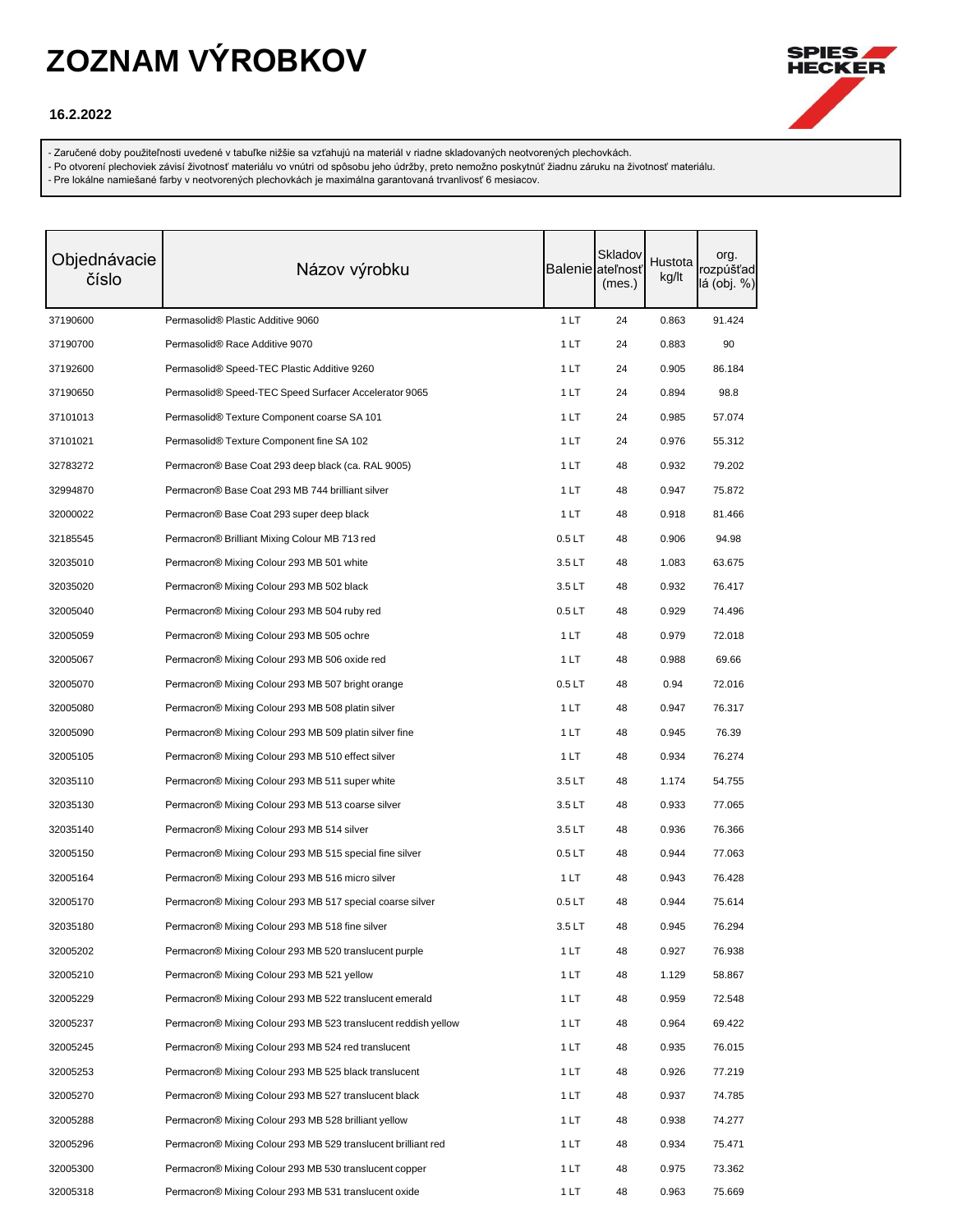

### **16.2.2022**

- Zaručené doby použiteľnosti uvedené v tabuľke nižšie sa vzťahujú na materiál v riadne skladovaných neotvorených plechovkách.

- Po otvorení plechoviek závisí životnosť materiálu vo vnútri od spôsobu jeho údržby, preto nemožno poskytnúť žiadnu záruku na životnosť materiálu.
- Pre lokálne namiešané farby v neotvorených plechovkách je maximálna garantovaná trvanlivosť 6 mesiacov.

| Objednávacie<br>číslo | Názov výrobku                                                | <b>Balenie</b> ateľnost | Skladov<br>(mes.) | Hustota<br>kg/lt | org.<br>rozpúšťad<br>lá (obj. %) |
|-----------------------|--------------------------------------------------------------|-------------------------|-------------------|------------------|----------------------------------|
| 32005326              | Permacron® Mixing Colour 293 MB 532 translucent ochre        | 1LT                     | 48                | 0.96             | 76.035                           |
| 32005334              | Permacron® Mixing Colour 293 MB 533 dark yellow              | 1 LT                    | 48                | 0.945            | 71.757                           |
| 32005350              | Permacron® Mixing Colour 293 MB 535 blood orange             | 1 LT                    | 48                | 0.952            | 68.791                           |
| 32005369              | Permacron® Mixing Colour 293 MB 536 dark red                 | 1 LT                    | 48                | 0.937            | 74.098                           |
| 32005370              | Permacron® Mixing Colour 293 MB 537 brilliant blue           | 1 LT                    | 48                | 0.948            | 66.154                           |
| 32005385              | Permacron® Mixing Colour 293 MB 538 translucent green        | 1 LT                    | 48                | 0.953            | 72.061                           |
| 32005390              | Permacron® Mixing Colour 293 MB 539 blue effect              | 0.5LT                   | 48                | 0.93             | 78.936                           |
| 32005400              | Permacron® Mixing Colour 293 MB 540 greenish yellow          | 0.5LT                   | 48                | 0.966            | 66.384                           |
| 32005423              | Permacron® Mixing Colour 293 MB 542 micro white              | 1 LT                    | 48                | 0.994            | 72.437                           |
| 32105436              | Permacron® Mixing Colour 293 MB 543 granada red              | 1 LT                    | 48                | 0.941            | 72.258                           |
| 32105444              | Permacron® Mixing Colour 293 MB 544 bright red               | 1 LT                    | 48                | 0.958            | 70.077                           |
| 32005460              | Permacron® Mixing Colour 293 MB 546 magenta                  | 0.5 <sub>LT</sub>       | 48                | 0.949            | 69.265                           |
| 32005470              | Permacron® Mixing Colour 293 MB 547 deep blue                | 1 LT                    | 48                | 0.931            | 76.042                           |
| 32005490              | Permacron® Mixing Colour 293 MB 549 sparkle silver           | 1 LT                    | 48                | 0.936            | 76.45                            |
| 32005510              | Permacron® Mixing Colour 293 MB 551 special deep black       | 1 LT                    | 36                | 0.97             | 65.864                           |
| 32005520              | Permacron® Mixing Colour 293 MB 552 blue translucent         | 1 LT                    | 48                | 0.932            | 75.834                           |
| 32005539              | Permacron® Mixing Colour 293 MB 553 translucent azure blue   | 1 LT                    | 48                | 0.937            | 74.06                            |
| 32005547              | Permacron® Mixing Colour 293 MB 554 translucent deep blue    | 1 LT                    | 48                | 0.939            | 74.527                           |
| 32005555              | Permacron® Mixing Colour 293 MB 555 translucent dark blue    | 1 LT                    | 48                | 0.927            | 78.561                           |
| 32005563              | Permacron® Mixing Colour 293 MB 556 dark purple              | 1 LT                    | 48                | 0.942            | 71.313                           |
| 32035570              | Permacron® Mixing Colour 293 MB 557 brilliant silver, fine   | 3.5LT                   | 48                | 0.946            | 75.757                           |
| 32035580              | Permacron® Mixing Colour 293 MB 558 brilliant silver, coarse | 3.5LT                   | 48                | 0.938            | 76.103                           |
| 32005600              | Permacron® Mixing Colour 293 MB 560 special silver           | 0.5LT                   | 48                | 0.918            | 81.743                           |
| 32005741              | Permacron® Mixing Colour 293 MB 574 deep black               | 1 LT                    | 48                | 0.928            | 77.122                           |
| 32005776              | Permacron® Mixing Colour 293 MB 577 special red              | 1 LT                    | 48                | 0.936            | 75.48                            |
| 32005784              | Permacron® Mixing Colour 293 MB 578 green yellow             | 1 LT                    | 48                | 0.94             | 74.447                           |
| 32005792              | Permacron® Mixing Colour 293 MB 579 brilliant gold           | 1 LT                    | 48                | 0.98             | 71.99                            |
| 32005814              | Permacron® Mixing Colour 293 MB 581 maroon                   | 1 LT                    | 48                | 0.931            | 76.634                           |
| 32005822              | Permacron® Mixing Colour 293 MB 582 translucent maroon       | 1 LT                    | 48                | 0.933            | 76.206                           |
| 33005613              | Permacron® Mixing Colour 295 MB 561 blue green pearl         | 1 LT                    | 48                | 0.997            | 70.279                           |
| 33005630              | Permacron® Mixing Colour 295 MB 563 bright blue pearl        | 1 LT                    | 48                | 0.999            | 70.566                           |
| 33005648              | Permacron® Mixing Colour 295 MB 564 brown pearl              | 1 LT                    | 48                | 0.995            | 70.725                           |
| 33005680              | Permacron® Mixing Colour 295 MB 568 lilac pearl              | 1 LT                    | 48                | 0.995            | 70.294                           |
| 33005702              | Permacron® Mixing Colour 295 MB 570 fine white pearl         | 1 LT                    | 48                | 0.999            | 70.102                           |
| 33005710              | Permacron® Mixing Colour 295 MB 571 pink pearl               | 1 LT                    | 48                | 0.99             | 70.877                           |
| 33005729              | Permacron® Mixing Colour 295 MB 572 green pearl              | 1 LT                    | 48                | 0.996            | 70.597                           |
| 32005760              | Permacron® Mixing Colour 295 MB 576 brilliant orange         | 0.5 <sub>LT</sub>       | 48                | 0.951            | 75.305                           |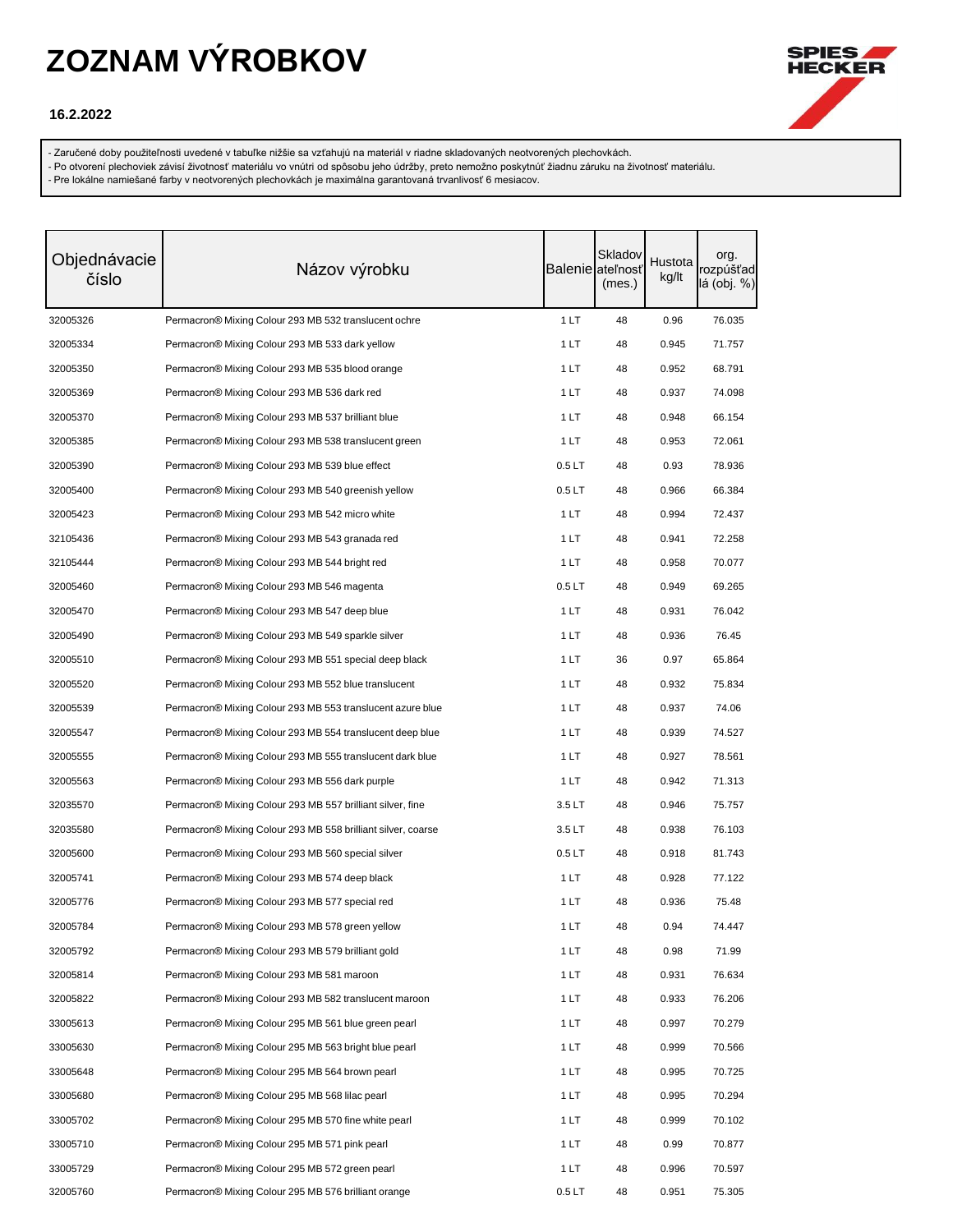

### **16.2.2022**

- Zaručené doby použiteľnosti uvedené v tabuľke nižšie sa vzťahujú na materiál v riadne skladovaných neotvorených plechovkách.

- Po otvorení plechoviek závisí životnosť materiálu vo vnútri od spôsobu jeho údržby, preto nemožno poskytnúť žiadnu záruku na životnosť materiálu.

| Objednávacie<br>číslo | Názov výrobku                                                      |                   | Skladov<br><b>Balenie</b> ateľnosť<br>(mes.) | Hustota<br>kg/lt | org.<br>rozpúšťad<br>lá (obj. %) |
|-----------------------|--------------------------------------------------------------------|-------------------|----------------------------------------------|------------------|----------------------------------|
|                       |                                                                    |                   |                                              |                  |                                  |
| 33005800              | Permacron® Mixing Colour 295 MB 580 magic effect                   | 0.5LT             | 48                                           | 0.96             | 73.027                           |
| 33005830              | Permacron® Mixing Colour 295 MB 583 diamond gold                   | 1 LT              | 48                                           | 0.983            | 71.865                           |
| 33005840              | Permacron® Mixing Colour 295 MB 584 diamond copper                 | 1 LT              | 48                                           | 0.984            | 71.84                            |
| 33005850              | Permacron® Mixing Colour 295 MB 585 diamond blue                   | 1 LT              | 48                                           | 0.979            | 72.644                           |
| 33015864              | Permacron® Mixing Colour 295 MB 586 platinum pearl                 | 1 LT              | 48                                           | 0.986            | 71.25                            |
| 33005877              | Permacron® Mixing Colour 295 MB 587 fine blue pearl                | 1 LT              | 48                                           | 0.997            | 70.641                           |
| 33005881              | Permacron® Mixing Colour 295 MB 588 extra fine blue pearl          | 0.5LT             | 48                                           | 0.965            | 72.516                           |
| 33005900              | Permacron® Mixing Colour 295 MB 590 magic sparkle effect           | 0.5LT             | 48                                           | 0.981            | 70.133                           |
| 33005915              | Permacron® Mixing Colour 295 MB 591 white pearl                    | 1 LT              | 48                                           | 0.993            | 70.602                           |
| 33005923              | Permacron® Mixing Colour 295 MB 592 gold pearl                     | 1 LT              | 48                                           | 0.991            | 70.972                           |
| 33005931              | Permacron® Mixing Colour 295 MB 593 blue pearl                     | 1 LT              | 48                                           | 0.988            | 71.408                           |
| 33005940              | Permacron® Mixing Colour 295 MB 594 red pearl                      | 1 LT              | 48                                           | 1.001            | 70.16                            |
| 33005958              | Permacron® Mixing Colour 295 MB 595 ruby pearl                     | 1 LT              | 48                                           | 0.999            | 70.324                           |
| 33005966              | Permacron® Mixing Colour 295 MB 596 diamond white                  | 1 LT              | 48                                           | 0.982            | 72.125                           |
| 33005974              | Permacron® Mixing Colour 295 MB 597 diamond red                    | 1 LT              | 48                                           | 0.982            | 72.252                           |
| 33005980              | Permacron® Mixing Colour 295 MB 598 diamond green                  | 1 LT              | 48                                           | 0.981            | 72.153                           |
| 36781721              | Permahyd® Base Coat 280 super deep black                           | 1 LT              | 24                                           | 1.014            | 4.126                            |
| 37290110              | Permahyd® Flex-TEC Converter 9011                                  | 2.5LT             | 24                                           | 1                | 1.748                            |
| WT1500 DW 0.5 LT      | Permahyd® Hi-TEC Base Coat 480 WT 1500 ultra deep black            | 0.5LT             | 24                                           | 1.008            | 13.207                           |
| 36315000              | Permahyd® Hi-TEC Base Coat 480 WT 1500 ultra deep black            | 1LT               | 24                                           | 1.008            | 13.207                           |
| 36303860              | Permahyd® Hi-TEC Flop Control WT 386                               | 1 LT              | 48                                           | 1.043            | 1.294                            |
| WT386 DW 1 LT         | Permahyd® Hi-TEC Flop Control WT 386                               | 1 LT              | 48                                           | 1.043            | 1.294                            |
| 36101540              | Permahyd® Hi-TEC Mixing Colour 480 WT 154 blue effect              | $0.25$ LT         | 24                                           | 1.005            | 21.953                           |
| WT154 DW 0.5 LT       | Permahyd® Hi-TEC Mixing Colour 480 WT 154 blue effect              | 0.5LT             | 24                                           | 1.005            | 21.953                           |
| WT188 DW 0.5 LT       | Permahyd® Hi-TEC Mixing Colour 480 WT 188 super deep black         | 0.5 <sub>LT</sub> | 48                                           | 1.037            | 1.669                            |
| 36301880              | Permahyd® Hi-TEC Mixing Colour 480 WT 188 super deep black         | 1 LT              | 48                                           | 1.037            | 1.669                            |
| 36303030              | Permahyd® Hi-TEC Mixing Colour 480 WT 303 platin silver extra fine | 1 LT              | 24                                           | 1.013            | 10.84                            |
| WT303 DW 1 LT         | Permahyd® Hi-TEC Mixing Colour 480 WT 303 platin silver extra fine | 1 LT              | 24                                           | 1.013            | 10.84                            |
| 36203050              | Permahyd® Hi-TEC Mixing Colour 480 WT 305 ultra fine silver        | 0.5 <sub>LT</sub> | 24                                           | 0.995            | 8.331                            |
| WT305 DW 0.5 LT       | Permahyd® Hi-TEC Mixing Colour 480 WT 305 ultra fine silver        | 0.5LT             | 24                                           | 0.995            | 8.331                            |
| 36203080              | Permahyd® Hi-TEC Mixing Colour 480 WT 308 bright orange            | 0.5 <sub>LT</sub> | 48                                           | 1.031            | 2.915                            |
| WT308 DW 0.5 LT       | Permahyd® Hi-TEC Mixing Colour 480 WT 308 bright orange            | 0.5 <sub>LT</sub> | 48                                           | 1.031            | 2.915                            |
| 36203090              | Permahyd® Hi-TEC Mixing Colour 480 WT 309 brilliant magenta red    | 0.5LT             | 48                                           | 1.023            | 2.033                            |
| WT309 DW 0.5 LT       | Permahyd® Hi-TEC Mixing Colour 480 WT 309 brilliant magenta red    | 0.5LT             | 48                                           | 1.023            | 2.033                            |
| 36203110              | Permahyd® Hi-TEC Mixing Colour 480 WT 311 ruby red                 | 0.5LT             | 48                                           | 1.026            | 1.663                            |
| WT311 DW 0.5 LT       | Permahyd® Hi-TEC Mixing Colour 480 WT 311 ruby red                 | 0.5LT             | 48                                           | 1.026            | 1.663                            |
| 36103120              | Permahyd® Hi-TEC Mixing Colour 480 WT 312 magic fire effect        | $0.25$ LT         | 36                                           | 1.05             | 13.998                           |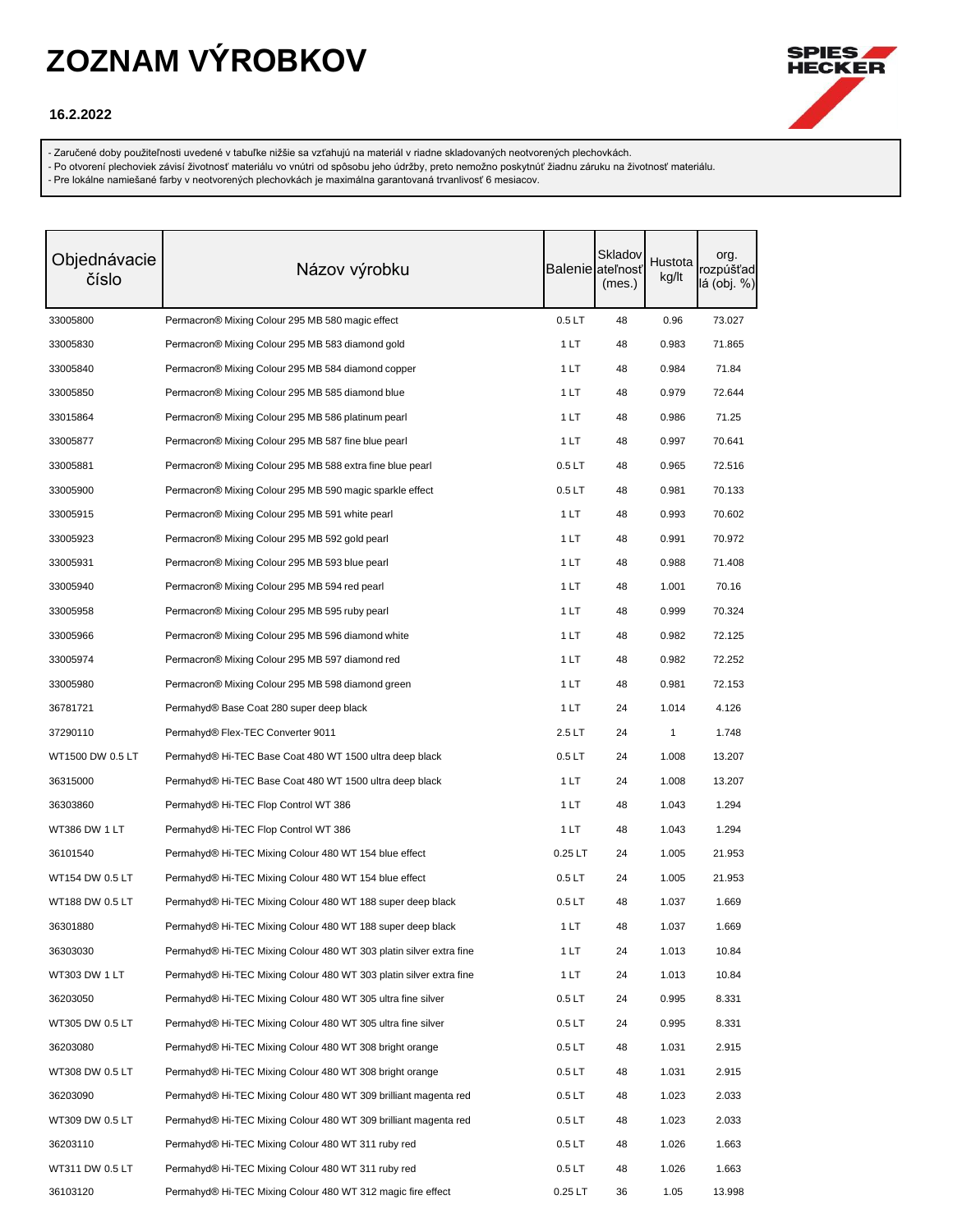

### **16.2.2022**

- Zaručené doby použiteľnosti uvedené v tabuľke nižšie sa vzťahujú na materiál v riadne skladovaných neotvorených plechovkách.

- Po otvorení plechoviek závisí životnosť materiálu vo vnútri od spôsobu jeho údržby, preto nemožno poskytnúť žiadnu záruku na životnosť materiálu.

| Objednávacie<br>číslo | Názov výrobku                                                |                   | Skladov<br><b>Balenie</b> ateľnosť<br>(mes.) | Hustota<br>kg/lt | org.<br>rozpúšťad<br>lá (obj. %) |
|-----------------------|--------------------------------------------------------------|-------------------|----------------------------------------------|------------------|----------------------------------|
| WT312 DW 0.5 LT       | Permahyd® Hi-TEC Mixing Colour 480 WT 312 magic fire effect  | 0.5LT             | 36                                           | 1.05             | 13.998                           |
| 36203180              | Permahyd® Hi-TEC Mixing Colour 480 WT 318 brilliant blue     | 0.5LT             | 48                                           | 1.038            | 4.097                            |
| WT318 DW 0.5 LT       | Permahyd® Hi-TEC Mixing Colour 480 WT 318 brilliant blue     | 0.5LT             | 48                                           | 1.038            | 4.097                            |
| 36203200              | Permahyd® Hi-TEC Mixing Colour 480 WT 320 platinum pearl     | 0.5LT             | 36                                           | 1.053            | 14.007                           |
| WT320 DW 0.5 LT       | Permahyd® Hi-TEC Mixing Colour 480 WT 320 platinum pearl     | 0.5LT             | 36                                           | 1.053            | 14.007                           |
| 36303210              | Permahyd® Hi-TEC Mixing Colour 480 WT 321 white              | 1 LT              | 48                                           | 1.643            | 4.875                            |
| WT321 DW 1 LT         | Permahyd® Hi-TEC Mixing Colour 480 WT 321 white              | 1 LT              | 48                                           | 1.643            | 4.875                            |
| 36203220              | Permahyd® Hi-TEC Mixing Colour 480 WT 322 micro white        | 0.5LT             | 48                                           | 1.159            | 7.701                            |
| WT322 DW 0.5 LT       | Permahyd® Hi-TEC Mixing Colour 480 WT 322 micro white        | 0.5LT             | 48                                           | 1.159            | 7.701                            |
| 36303230              | Permahyd® Hi-TEC Mixing Colour 480 WT 323 special black      | 1 LT              | 48                                           | 1.01             | 0.745                            |
| WT323 DW 1 LT         | Permahyd® Hi-TEC Mixing Colour 480 WT 323 special black      | 1 LT              | 48                                           | 1.01             | 0.745                            |
| 36203234              | Permahyd® Hi-TEC Mixing Colour 480 WT 323 special black      | 3.5LT             | 48                                           | 1.01             | 0.745                            |
| 36203240              | Permahyd® Hi-TEC Mixing Colour 480 WT 324 reddish yellow     | 0.5LT             | 48                                           | 1.084            | 6.504                            |
| WT324 DW 0.5 LT       | Permahyd® Hi-TEC Mixing Colour 480 WT 324 reddish yellow     | 0.5 <sub>LT</sub> | 48                                           | 1.084            | 6.504                            |
| 36203260              | Permahyd® Hi-TEC Mixing Colour 480 WT 326 greenish yellow    | 0.5 <sub>LT</sub> | 48                                           | 1.044            | 2.769                            |
| WT326 DW 0.5 LT       | Permahyd® Hi-TEC Mixing Colour 480 WT 326 greenish yellow    | 0.5 <sub>LT</sub> | 48                                           | 1.044            | 2.769                            |
| 36103270              | Permahyd® Hi-TEC Mixing Colour 480 WT 327 yellow             | $0.25$ LT         | 48                                           | 1.201            | 4.072                            |
| WT327 DW 0.5 LT       | Permahyd® Hi-TEC Mixing Colour 480 WT 327 yellow             | 0.5LT             | 48                                           | 1.201            | 4.072                            |
| 36203280              | Permahyd® Hi-TEC Mixing Colour 480 WT 328 ochre              | 0.5 <sub>LT</sub> | 48                                           | 1.115            | 3.572                            |
| WT328 DW 0.5 LT       | Permahyd® Hi-TEC Mixing Colour 480 WT 328 ochre              | 0.5 <sub>LT</sub> | 48                                           | 1.115            | 3.572                            |
| 36203290              | Permahyd® Hi-TEC Mixing Colour 480 WT 329 transparent yellow | 0.5 <sub>LT</sub> | 48                                           | 1.049            | 1.565                            |
| WT329 DW 0.5 LT       | Permahyd® Hi-TEC Mixing Colour 480 WT 329 transparent yellow | 0.5LT             | 48                                           | 1.049            | 1.565                            |
| 36103300              | Permahyd® Hi-TEC Mixing Colour 480 WT 330 blood orange       | $0.25$ LT         | 48                                           | 1.148            | 2.858                            |
| WT330 DW 0.5 LT       | Permahyd® Hi-TEC Mixing Colour 480 WT 330 blood orange       | 0.5 <sub>LT</sub> | 48                                           | 1.148            | 2.858                            |
| 36203310              | Permahyd® Hi-TEC Mixing Colour 480 WT 331 translucent oxide  | 0.5 <sub>LT</sub> | 48                                           | 1.091            | 5.688                            |
| WT331 DW 0.5 LT       | Permahyd® Hi-TEC Mixing Colour 480 WT 331 translucent oxide  | 0.5 <sub>LT</sub> | 48                                           | 1.091            | 5.688                            |
| 36203320              | Permahyd® Hi-TEC Mixing Colour 480 WT 332 maroon             | 0.5 <sub>LT</sub> | 48                                           | 1.045            | 2.849                            |
| WT332 DW 0.5 LT       | Permahyd® Hi-TEC Mixing Colour 480 WT 332 maroon             | 0.5 <sub>LT</sub> | 48                                           | 1.045            | 2.849                            |
| 36203330              | Permahyd® Hi-TEC Mixing Colour 480 WT 333 granada red        | 0.5 <sub>LT</sub> | 48                                           | 1.144            | 5.327                            |
| WT333 DW 1 LT         | Permahyd® Hi-TEC Mixing Colour 480 WT 333 granada red        | 1 LT              | 48                                           | 1.144            | 5.327                            |
| 36203340              | Permahyd® Hi-TEC Mixing Colour 480 WT 334 oxide red          | 0.5 <sub>LT</sub> | 48                                           | 1.124            | 2.014                            |
| WT334 DW 0.5 LT       | Permahyd® Hi-TEC Mixing Colour 480 WT 334 oxide red          | 0.5 <sub>LT</sub> | 48                                           | 1.124            | 2.014                            |
| 36103350              | Permahyd® Hi-TEC Mixing Colour 480 WT 335 dark yellow        | $0.25$ LT         | 48                                           | 1.095            | 4.652                            |
| WT335 DW 0.5 LT       | Permahyd® Hi-TEC Mixing Colour 480 WT 335 dark yellow        | 0.5LT             | 48                                           | 1.095            | 4.652                            |
| 36103360              | Permahyd® Hi-TEC Mixing Colour 480 WT 336 translucent red    | $0.25$ LT         | 48                                           | 1.056            | 1.887                            |
| WT336 DW 0.5 LT       | Permahyd® Hi-TEC Mixing Colour 480 WT 336 translucent red    | 0.5LT             | 48                                           | 1.056            | 1.887                            |
| 36203370              | Permahyd® Hi-TEC Mixing Colour 480 WT 337 red                | 0.5LT             | 48                                           | 1.081            | 1.75                             |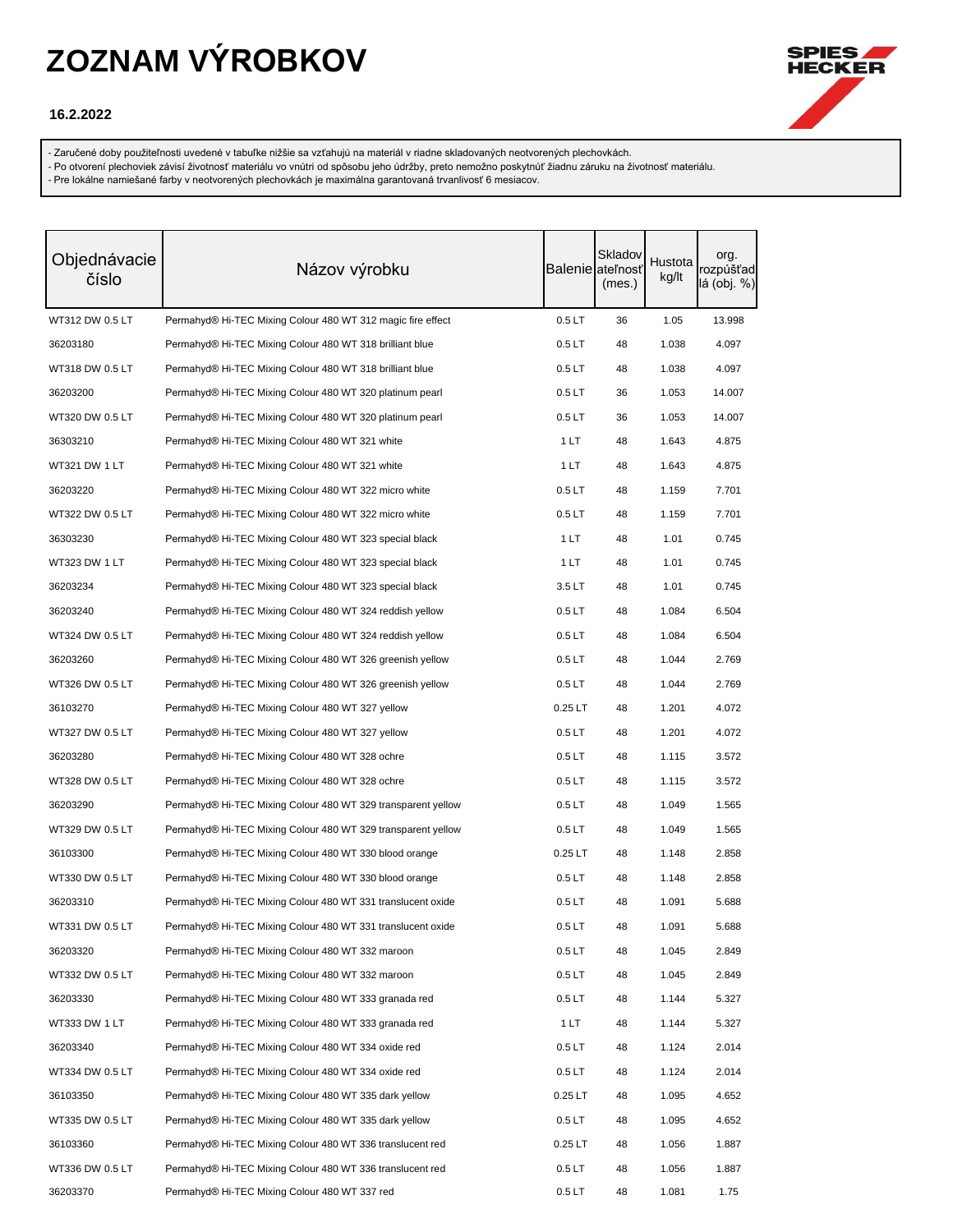

### **16.2.2022**

- Zaručené doby použiteľnosti uvedené v tabuľke nižšie sa vzťahujú na materiál v riadne skladovaných neotvorených plechovkách.

- Po otvorení plechoviek závisí životnosť materiálu vo vnútri od spôsobu jeho údržby, preto nemožno poskytnúť žiadnu záruku na životnosť materiálu.

| Objednávacie<br>číslo | Názov výrobku                                                     |                   | Skladov<br>Balenie ateľnosť<br>(mes.) | Hustota<br>kg/lt | org.<br>rozpúšťad<br>lá (obj. %) |
|-----------------------|-------------------------------------------------------------------|-------------------|---------------------------------------|------------------|----------------------------------|
| WT337 DW 0.5 LT       | Permahyd® Hi-TEC Mixing Colour 480 WT 337 red                     | 0.5LT             | 48                                    | 1.081            | 1.75                             |
| 36203380              | Permahyd® Hi-TEC Mixing Colour 480 WT 338 bluish magenta red      | 0.5LT             | 48                                    | 1.029            | 2.869                            |
| WT338 DW 1 LT         | Permahyd® Hi-TEC Mixing Colour 480 WT 338 bluish magenta red      | 1 LT              | 48                                    | 1.029            | 2.869                            |
| 36203390              | Permahyd® Hi-TEC Mixing Colour 480 WT 339 violet                  | 0.5LT             | 48                                    | 1.022            | 3.024                            |
| WT339 DW 0.5 LT       | Permahyd® Hi-TEC Mixing Colour 480 WT 339 violet                  | 0.5LT             | 48                                    | 1.022            | 3.024                            |
| 36203400              | Permahyd® Hi-TEC Mixing Colour 480 WT 340 yellow magenta red      | 0.5LT             | 48                                    | 1.044            | 3.292                            |
| WT340 DW 0.5 LT       | Permahyd® Hi-TEC Mixing Colour 480 WT 340 yellow magenta red      | 0.5LT             | 48                                    | 1.044            | 3.292                            |
| 36103410              | Permahyd® Hi-TEC Mixing Colour 480 WT 341 azure blue              | $0.25$ LT         | 48                                    | 1.068            | 2.872                            |
| WT341 DW 0.5 LT       | Permahyd® Hi-TEC Mixing Colour 480 WT 341 azure blue              | 0.5LT             | 48                                    | 1.068            | 2.872                            |
| 36203420              | Permahyd® Hi-TEC Mixing Colour 480 WT 342 dark violet             | 0.5LT             | 48                                    | 1.044            | 2.467                            |
| WT342 DW 0.5 LT       | Permahyd® Hi-TEC Mixing Colour 480 WT 342 dark violet             | 0.5LT             | 48                                    | 1.044            | 2.467                            |
| 36203430              | Permahyd® Hi-TEC Mixing Colour 480 WT 343 blue                    | 0.5LT             | 48                                    | 1.072            | 4.971                            |
| WT343 DW 0.5 LT       | Permahyd® Hi-TEC Mixing Colour 480 WT 343 blue                    | 0.5LT             | 48                                    | 1.072            | 4.971                            |
| 36203440              | Permahyd® Hi-TEC Mixing Colour 480 WT 344 dark blue               | 0.5LT             | 48                                    | 1.054            | 2.521                            |
| WT344 DW 0.5 LT       | Permahyd® Hi-TEC Mixing Colour 480 WT 344 dark blue               | 0.5LT             | 48                                    | 1.054            | 2.521                            |
| 36103450              | Permahyd® Hi-TEC Mixing Colour 480 WT 345 transparent emerald     | $0.25$ LT         | 48                                    | 1.12             | 4.48                             |
| WT345 DW 0.5 LT       | Permahyd® Hi-TEC Mixing Colour 480 WT 345 transparent emerald     | 0.5 <sub>LT</sub> | 48                                    | 1.12             | 4.48                             |
| 36303460              | Permahyd® Hi-TEC Mixing Colour 480 WT 346 transparent deep blue   | 1 LT              | 48                                    | 1.045            | 4.611                            |
| WT346 DW 1 LT         | Permahyd® Hi-TEC Mixing Colour 480 WT 346 transparent deep blue   | 1 LT              | 48                                    | 1.045            | 4.611                            |
| 36103470              | Permahyd® Hi-TEC Mixing Colour 480 WT 347 transparent green       | $0.25$ LT         | 48                                    | 1.064            | 1.844                            |
| WT347 DW 0.5 LT       | Permahyd® Hi-TEC Mixing Colour 480 WT 347 transparent green       | 0.5LT             | 48                                    | 1.064            | 1.844                            |
| 36203480              | Permahyd® Hi-TEC Mixing Colour 480 WT 348 transparent azure blue  | 0.5 <sub>LT</sub> | 48                                    | 1.036            | 1.687                            |
| WT348 DW 0.5 LT       | Permahyd® Hi-TEC Mixing Colour 480 WT 348 transparent azure blue  | 0.5 <sub>LT</sub> | 48                                    | 1.036            | 1.687                            |
| 36103490              | Permahyd® Hi-TEC Mixing Colour 480 WT 349 translucent green       | $0.25$ LT         | 48                                    | 1.009            | 4.679                            |
| WT349 DW 0.5 LT       | Permahyd® Hi-TEC Mixing Colour 480 WT 349 translucent green       | 0.5LT             | 48                                    | 1.009            | 4.679                            |
| 36203500              | Permahyd® Hi-TEC Mixing Colour 480 WT 350 translucent black       | 0.5 <sub>LT</sub> | 48                                    | 1.006            | 4.269                            |
| WT350 DW 0.5 LT       | Permahyd® Hi-TEC Mixing Colour 480 WT 350 translucent black       | 0.5 <sub>LT</sub> | 48                                    | 1.006            | 4.269                            |
| 36203510              | Permahyd® Hi-TEC Mixing Colour 480 WT 351 translucent azure blue  | 0.5 <sub>LT</sub> | 48                                    | 1.007            | 4.489                            |
| WT351 DW 0.5 LT       | Permahyd® Hi-TEC Mixing Colour 480 WT 351 translucent azure blue  | 0.5 <sub>LT</sub> | 48                                    | 1.007            | 4.489                            |
| 36203520              | Permahyd® Hi-TEC Mixing Colour 480 WT 352 translucent white       | 0.5LT             | 48                                    | 1.06             | 5.4                              |
| WT352 DW 1 LT         | Permahyd® Hi-TEC Mixing Colour 480 WT 352 translucent white       | 1 LT              | 48                                    | 1.06             | 5.4                              |
| 36203530              | Permahyd® Hi-TEC Mixing Colour 480 WT 353 translucent magenta red | 0.5 <sub>LT</sub> | 48                                    | 1.008            | 4.658                            |
| WT353 DW 0.5 LT       | Permahyd® Hi-TEC Mixing Colour 480 WT 353 translucent magenta red | 0.5 <sub>LT</sub> | 48                                    | 1.008            | 4.658                            |
| 36303540              | Permahyd® Hi-TEC Mixing Colour 480 WT 354 fine silver             | 1 LT              | 24                                    | 1.025            | 11.662                           |
| WT354 DW 1 LT         | Permahyd® Hi-TEC Mixing Colour 480 WT 354 fine silver             | 1 LT              | 24                                    | 1.025            | 11.662                           |
| 36203550              | Permahyd® Hi-TEC Mixing Colour 480 WT 355 brilliant silver coarse | 0.5 <sub>LT</sub> | 24                                    | 1.04             | 14.987                           |
| WT355 DW 1 LT         | Permahyd® Hi-TEC Mixing Colour 480 WT 355 brilliant silver coarse | 1 LT              | 24                                    | 1.04             | 14.987                           |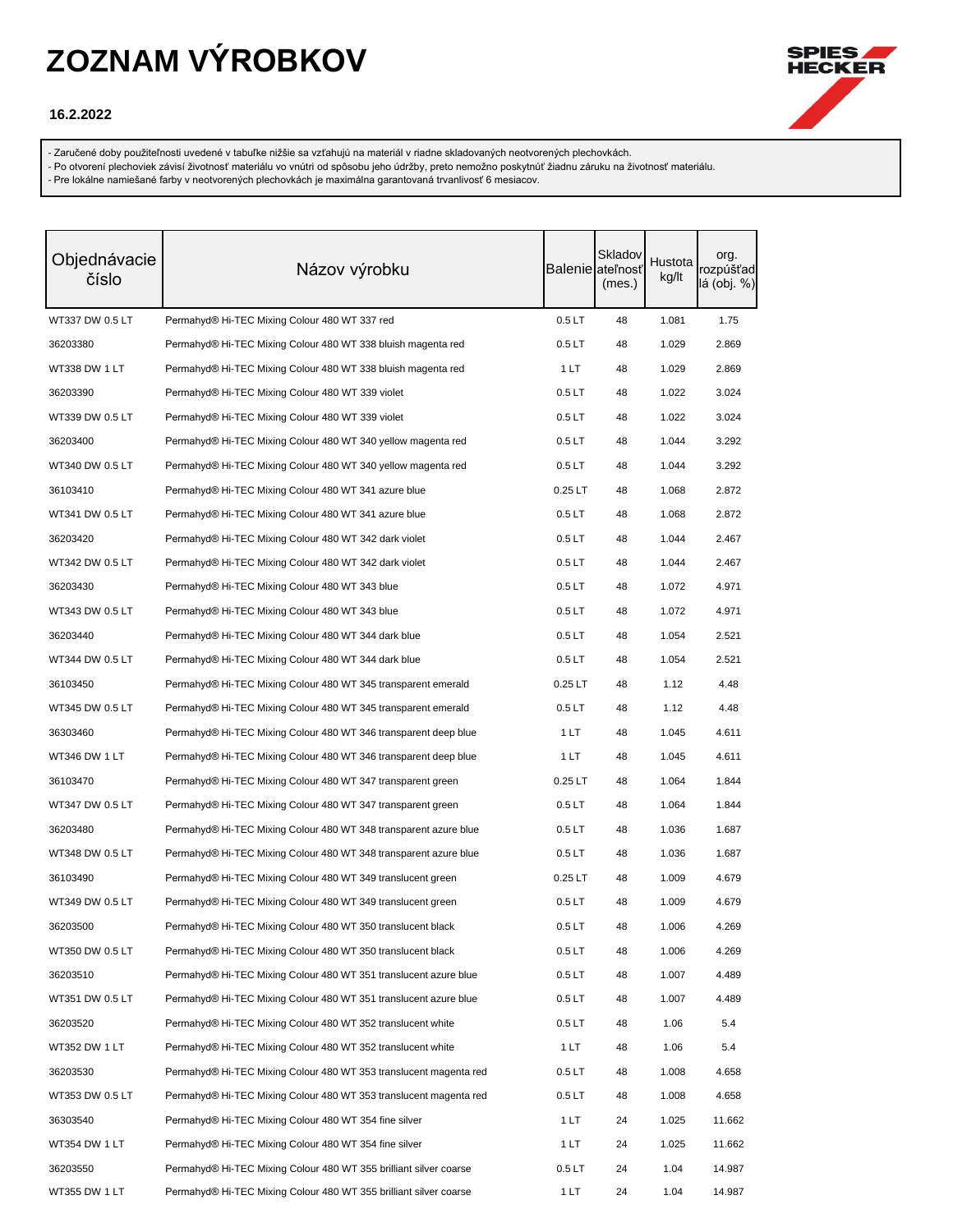

### **16.2.2022**

- Zaručené doby použiteľnosti uvedené v tabuľke nižšie sa vzťahujú na materiál v riadne skladovaných neotvorených plechovkách.

- Po otvorení plechoviek závisí životnosť materiálu vo vnútri od spôsobu jeho údržby, preto nemožno poskytnúť žiadnu záruku na životnosť materiálu.

| Objednávacie<br>číslo | Názov výrobku                                                   |                   | Skladov<br>Balenie ateľnosť<br>(mes.) | Hustota<br>kg/lt | org.<br>rozpúšťad<br>lá (obj. %) |
|-----------------------|-----------------------------------------------------------------|-------------------|---------------------------------------|------------------|----------------------------------|
| 36303560              | Permahyd® Hi-TEC Mixing Colour 480 WT 356 medium silver         | 1LT               | 24                                    | 1.057            | 21.198                           |
| WT356 DW 1 LT         | Permahyd® Hi-TEC Mixing Colour 480 WT 356 medium silver         | 1LT               | 24                                    | 1.057            | 21.198                           |
| 36303570              | Permahyd® Hi-TEC Mixing Colour 480 WT 357 micro silver          | 1 LT              | 24                                    | 1.045            | 21.658                           |
| WT357 DW 1 LT         | Permahyd® Hi-TEC Mixing Colour 480 WT 357 micro silver          | 1 LT              | 24                                    | 1.045            | 21.658                           |
| 36303580              | Permahyd® Hi-TEC Mixing Colour 480 WT 358 special silver        | 1 LT              | 24                                    | 1.006            | 5.093                            |
| WT358 DW 1 LT         | Permahyd® Hi-TEC Mixing Colour 480 WT 358 special silver        | 1 LT              | 24                                    | 1.006            | 5.093                            |
| 36303590              | Permahyd® Hi-TEC Mixing Colour 480 WT 359 bright silver         | 1 LT              | 24                                    | 1.043            | 16.832                           |
| WT359 DW 1 LT         | Permahyd® Hi-TEC Mixing Colour 480 WT 359 bright silver         | 1 LT              | 24                                    | 1.043            | 16.832                           |
| 36303600              | Permahyd® Hi-TEC Mixing Colour 480 WT 360 coarse silver         | 1 LT              | 24                                    | 1.026            | 17.259                           |
| WT360 DW 1 LT         | Permahyd® Hi-TEC Mixing Colour 480 WT 360 coarse silver         | 1 LT              | 24                                    | 1.026            | 17.259                           |
| 36303610              | Permahyd® Hi-TEC Mixing Colour 480 WT 361 brilliant silver      | 1 LT              | 24                                    | 1.06             | 19.907                           |
| WT361 DW 1 LT         | Permahyd® Hi-TEC Mixing Colour 480 WT 361 brilliant silver      | 1 LT              | 24                                    | 1.06             | 19.907                           |
| 36103614              | Permahyd® Hi-TEC Mixing Colour 480 WT 361 brilliant silver      | 3.5LT             | 24                                    | 1.06             | 19.907                           |
| 36303620              | Permahyd® Hi-TEC Mixing Colour 480 WT 362 brilliant silver fine | 1 LT              | 24                                    | 1.058            | 23.673                           |
| WT362 DW 1 LT         | Permahyd® Hi-TEC Mixing Colour 480 WT 362 brilliant silver fine | 1 LT              | 24                                    | 1.058            | 23.673                           |
| 36403624              | Permahyd® Hi-TEC Mixing Colour 480 WT 362 brilliant silver fine | 3.5LT             | 24                                    | 1.058            | 23.673                           |
| 36103630              | Permahyd® Hi-TEC Mixing Colour 480 WT 363 brilliant gold        | $0.25$ LT         | 24                                    | 1.011            | 19.615                           |
| WT363 DW 0.5 LT       | Permahyd® Hi-TEC Mixing Colour 480 WT 363 brilliant gold        | 0.5 <sub>LT</sub> | 24                                    | 1.011            | 19.615                           |
| 36203640              | Permahyd® Hi-TEC Mixing Colour 480 WT 364 white pearl           | 0.5 <sub>LT</sub> | 36                                    | 1.053            | 14.009                           |
| WT364 DW 0.5 LT       | Permahyd® Hi-TEC Mixing Colour 480 WT 364 white pearl           | 0.5LT             | 36                                    | 1.053            | 14.009                           |
| 36203650              | Permahyd® Hi-TEC Mixing Colour 480 WT 365 lilac pearl           | 0.5 <sub>LT</sub> | 36                                    | 1.054            | 14.009                           |
| WT365 DW 0.5 LT       | Permahyd® Hi-TEC Mixing Colour 480 WT 365 lilac pearl           | 0.5LT             | 36                                    | 1.054            | 14.009                           |
| 36203660              | Permahyd® Hi-TEC Mixing Colour 480 WT 366 gold pearl            | 0.5 <sub>LT</sub> | 36                                    | 1.053            | 14.019                           |
| WT366 DW 0.5 LT       | Permahyd® Hi-TEC Mixing Colour 480 WT 366 gold pearl            | 0.5 <sub>LT</sub> | 36                                    | 1.053            | 14.019                           |
| 36103670              | Permahyd® Hi-TEC Mixing Colour 480 WT 367 fine green pearl      | $0.25$ LT         | 36                                    | 1.056            | 13.988                           |
| WT367 DW 0.5 LT       | Permahyd® Hi-TEC Mixing Colour 480 WT 367 fine green pearl      | 0.5 <sub>LT</sub> | 36                                    | 1.056            | 13.988                           |
| 36203680              | Permahyd® Hi-TEC Mixing Colour 480 WT 368 fine white pearl      | 0.5 <sub>LT</sub> | 36                                    | 1.053            | 14.008                           |
| WT368 DW 0.5 LT       | Permahyd® Hi-TEC Mixing Colour 480 WT 368 fine white pearl      | 0.5 <sub>LT</sub> | 36                                    | 1.053            | 14.008                           |
| 36103690              | Permahyd® Hi-TEC Mixing Colour 480 WT 369 red pearl             | $0.25$ LT         | 36                                    | 1.056            | 13.987                           |
| WT369 DW 0.5 LT       | Permahyd® Hi-TEC Mixing Colour 480 WT 369 red pearl             | 0.5LT             | 36                                    | 1.056            | 13.987                           |
| 36203700              | Permahyd® Hi-TEC Mixing Colour 480 WT 370 bright blue pearl     | 0.5 <sub>LT</sub> | 36                                    | 1.053            | 14.019                           |
| WT370 DW 0.5 LT       | Permahyd® Hi-TEC Mixing Colour 480 WT 370 bright blue pearl     | 0.5LT             | 36                                    | 1.053            | 14.019                           |
| 36103710              | Permahyd® Hi-TEC Mixing Colour 480 WT 371 brown pearl           | $0.25$ LT         | 36                                    | 1.054            | 13.988                           |
| WT371 DW 0.5 LT       | Permahyd® Hi-TEC Mixing Colour 480 WT 371 brown pearl           | 0.5LT             | 36                                    | 1.054            | 13.988                           |
| 36203720              | Permahyd® Hi-TEC Mixing Colour 480 WT 372 fine blue pearl       | 0.5 <sub>LT</sub> | 36                                    | 1.055            | 14.009                           |
| WT372 DW 0.5 LT       | Permahyd® Hi-TEC Mixing Colour 480 WT 372 fine blue pearl       | 0.5LT             | 36                                    | 1.055            | 14.009                           |
| 36203730              | Permahyd® Hi-TEC Mixing Colour 480 WT 373 ruby pearl            | 0.5 <sub>LT</sub> | 36                                    | 1.054            | 14.004                           |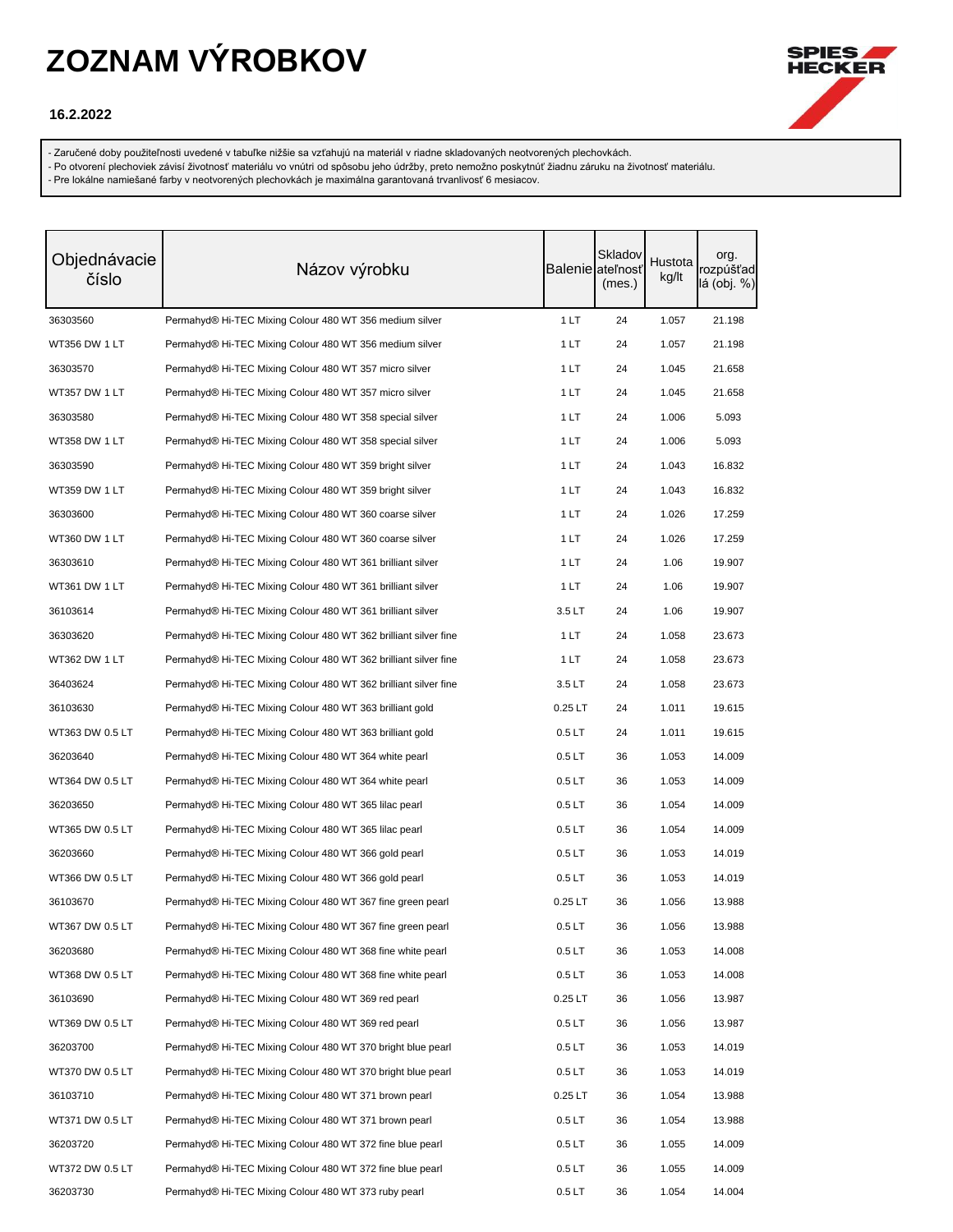

### **16.2.2022**

- Zaručené doby použiteľnosti uvedené v tabuľke nižšie sa vzťahujú na materiál v riadne skladovaných neotvorených plechovkách.

- Po otvorení plechoviek závisí životnosť materiálu vo vnútri od spôsobu jeho údržby, preto nemožno poskytnúť žiadnu záruku na životnosť materiálu.

| Objednávacie<br>číslo | Názov výrobku                                                |                   | Skladov<br>Balenie ateľnosť<br>(mes.) | Hustota<br>kg/lt | org.<br>rozpúšťad<br>lá (obj. %) |
|-----------------------|--------------------------------------------------------------|-------------------|---------------------------------------|------------------|----------------------------------|
| WT373 DW 0.5 LT       | Permahyd® Hi-TEC Mixing Colour 480 WT 373 ruby pearl         | 0.5LT             | 36                                    | 1.054            | 14.004                           |
| 36103740              | Permahyd® Hi-TEC Mixing Colour 480 WT 374 blue green pearl   | $0.25$ LT         | 36                                    | 1.054            | 13.988                           |
| WT374 DW 0.5 LT       | Permahyd® Hi-TEC Mixing Colour 480 WT 374 blue green pearl   | 0.5LT             | 36                                    | 1.054            | 13.988                           |
| 36203750              | Permahyd® Hi-TEC Mixing Colour 480 WT 375 green pearl        | 0.5LT             | 36                                    | 1.055            | 13.988                           |
| WT375 DW 0.5 LT       | Permahyd® Hi-TEC Mixing Colour 480 WT 375 green pearl        | 0.5LT             | 36                                    | 1.055            | 13.988                           |
| 36103760              | Permahyd® Hi-TEC Mixing Colour 480 WT 376 red pearl extra    | $0.25$ LT         | 36                                    | 1.055            | 13.988                           |
| WT376 DW 0.5 LT       | Permahyd® Hi-TEC Mixing Colour 480 WT 376 red pearl extra    | 0.5LT             | 36                                    | 1.055            | 13.988                           |
| 36203770              | Permahyd® Hi-TEC Mixing Colour 480 WT 377 diamond white      | 0.5LT             | 36                                    | 1.057            | 14.009                           |
| WT377 DW 1 LT         | Permahyd® Hi-TEC Mixing Colour 480 WT 377 diamond white      | 1LT               | 36                                    | 1.057            | 14.009                           |
| 36103780              | Permahyd® Hi-TEC Mixing Colour 480 WT 378 diamond red        | $0.25$ LT         | 36                                    | 1.06             | 13.988                           |
| WT378 DW 0.5 LT       | Permahyd® Hi-TEC Mixing Colour 480 WT 378 diamond red        | 0.5LT             | 36                                    | 1.06             | 13.988                           |
| 36103790              | Permahyd® Hi-TEC Mixing Colour 480 WT 379 diamond copper     | $0.25$ LT         | 36                                    | 1.06             | 13.987                           |
| WT379 DW 0.5 LT       | Permahyd® Hi-TEC Mixing Colour 480 WT 379 diamond copper     | 0.5LT             | 36                                    | 1.06             | 13.987                           |
| 36103800              | Permahyd® Hi-TEC Mixing Colour 480 WT 380 diamond green      | $0.25$ LT         | 36                                    | 1.06             | 13.987                           |
| WT380 DW 0.5 LT       | Permahyd® Hi-TEC Mixing Colour 480 WT 380 diamond green      | 0.5LT             | 36                                    | 1.06             | 13.987                           |
| 36103810              | Permahyd® Hi-TEC Mixing Colour 480 WT 381 diamond blue       | $0.25$ LT         | 36                                    | 1.058            | 13.988                           |
| WT381 DW 0.5 LT       | Permahyd® Hi-TEC Mixing Colour 480 WT 381 diamond blue       | 0.5LT             | 36                                    | 1.058            | 13.988                           |
| 36103820              | Permahyd® Hi-TEC Mixing Colour 480 WT 382 diamond gold       | $0.25$ LT         | 36                                    | 1.059            | 13.988                           |
| WT382 DW 0.5 LT       | Permahyd® Hi-TEC Mixing Colour 480 WT 382 diamond gold       | 0.5 <sub>LT</sub> | 36                                    | 1.059            | 13.988                           |
| 36103830              | Permahyd® Hi-TEC Mixing Colour 480 WT 383 brilliant orange   | $0.25$ LT         | 24                                    | 1.012            | 20.216                           |
| WT383 DW 0.5 LT       | Permahyd® Hi-TEC Mixing Colour 480 WT 383 brilliant orange   | 0.5LT             | 24                                    | 1.012            | 20.216                           |
| 36303880              | Permahyd® Hi-TEC Mixing Colour 480 WT 388 super deep black   | 1 LT              | 48                                    | 1.025            | 0.375                            |
| WT388 DW 1 LT         | Permahyd® Hi-TEC Mixing Colour 480 WT 388 super deep black   | 1 LT              | 48                                    | 1.025            | 0.375                            |
| 36303890              | Permahyd® Hi-TEC Mixing Colour 480 WT 389 platin silver fine | 1 LT              | 24                                    | 1.035            | 20.269                           |
| WT389 DW 1 LT         | Permahyd® Hi-TEC Mixing Colour 480 WT 389 platin silver fine | 1 LT              | 24                                    | 1.035            | 20.269                           |
| 36303900              | Permahyd® Hi-TEC Mixing Colour 480 WT 390 platin silver      | 1 LT              | 24                                    | 1.018            | 20.155                           |
| WT390 DW 1 LT         | Permahyd® Hi-TEC Mixing Colour 480 WT 390 platin silver      | 1LT               | 24                                    | 1.018            | 20.155                           |
| 36103920              | Permahyd® Hi-TEC Mixing Colour 480 WT 392 magic effect       | $0.25$ LT         | 36                                    | 1.049            | 13.987                           |
| WT392 DW 0.5 LT       | Permahyd® Hi-TEC Mixing Colour 480 WT 392 magic effect       | 0.5LT             | 36                                    | 1.049            | 13.987                           |
| 36103930              | Permahyd® Hi-TEC Mixing Colour 480 WT 393 light yellow       | $0.25$ LT         | 48                                    | 1.099            | 2.008                            |
| WT393 DW 0.5 LT       | Permahyd® Hi-TEC Mixing Colour 480 WT 393 light yellow       | 0.5LT             | 48                                    | 1.099            | 2.008                            |
| 36303850              | Permahyd® Hi-TEC System Component A WT 385                   | 1 LT              | 24                                    | 1.013            | 7.703                            |
| WT385 DW 1 LT         | Permahyd® Hi-TEC System Component A WT 385                   | 1 LT              | 24                                    | 1.013            | 7.703                            |
| 36403854              | Permahyd® Hi-TEC System Component A WT 385                   | 3.5LT             | 24                                    | 1.013            | 7.703                            |
| 36303870              | Permahyd® Hi-TEC System Component B WT 387                   | 1 LT              | 24                                    | 1.013            | 7.574                            |
| WT387 DW 1 LT         | Permahyd® Hi-TEC System Component B WT 387                   | 1LT               | 24                                    | 1.013            | 7.574                            |
| 36403874              | Permahyd® Hi-TEC System Component B WT 387                   | 3.5LT             | 24                                    | 1.013            | 7.574                            |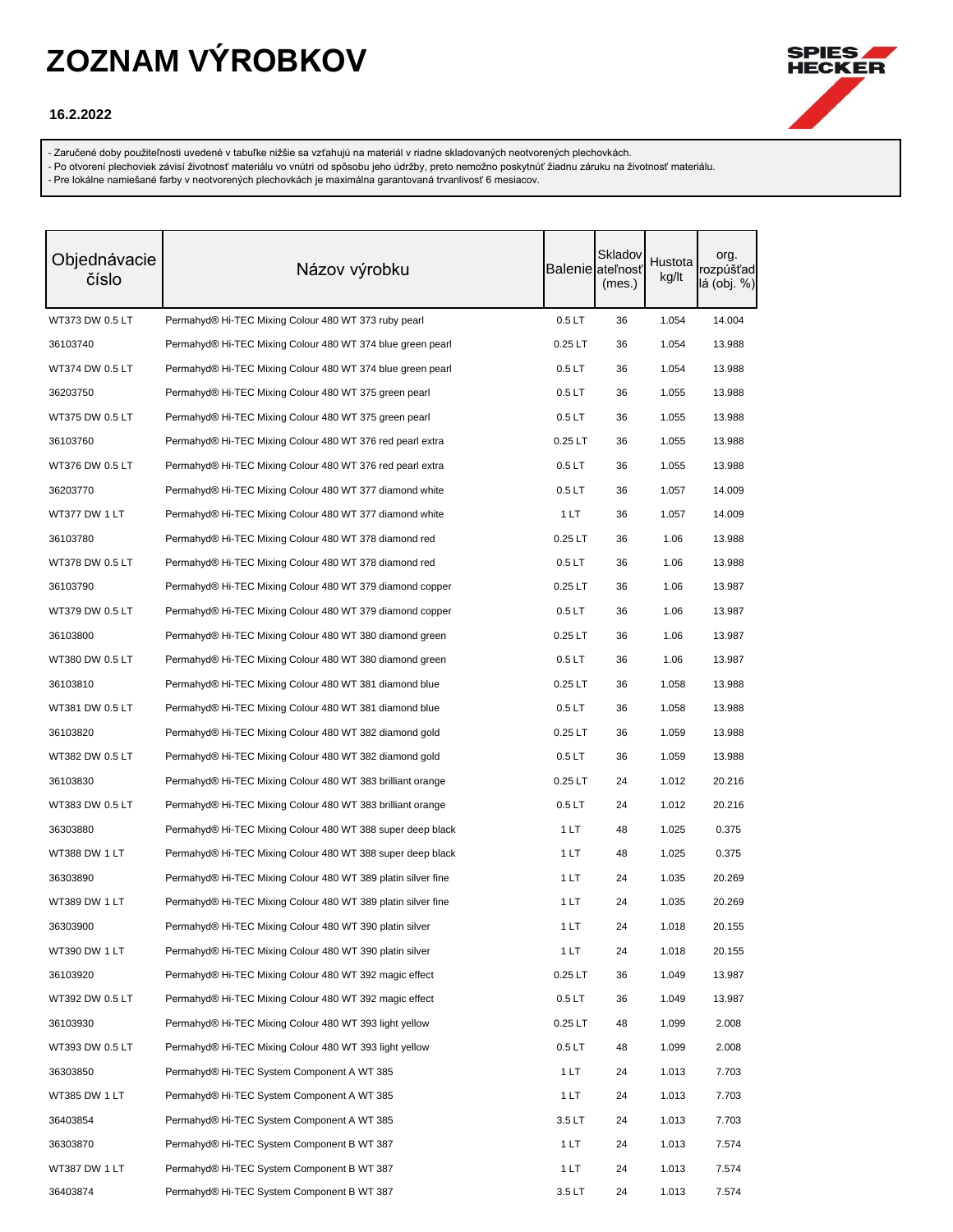

### **16.2.2022**

- Zaručené doby použiteľnosti uvedené v tabuľke nižšie sa vzťahujú na materiál v riadne skladovaných neotvorených plechovkách.

- Po otvorení plechoviek závisí životnosť materiálu vo vnútri od spôsobu jeho údržby, preto nemožno poskytnúť žiadnu záruku na životnosť materiálu.

| Objednávacie<br>číslo | Názov výrobku                                                 |                   | Skladov<br>Balenie ateľnosť<br>(mes.) | Hustota<br>kg/lt | org.<br>rozpúšťad<br>lá (obj. %) |
|-----------------------|---------------------------------------------------------------|-------------------|---------------------------------------|------------------|----------------------------------|
| 37160500              | Permahyd® Hi-TEC WT Additive 6050                             | 1LT               | 24                                    | 1.006            | 6.868                            |
| 6050 DW 1 LT          | Permahyd <sup>®</sup> Hi-TEC WT Additive 6050                 | 1LT               | 24                                    | 1.006            | 6.868                            |
| 37360504              | Permahyd <sup>®</sup> Hi-TEC WT Additive 6050                 | 3.5LT             | 24                                    | 1.006            | 6.868                            |
| 37160520              | Permahyd® Hi-TEC WT Additive 6052                             | 1 LT              | 24                                    | 1.017            | 7.775                            |
| 6052 DW 1 LT          | Permahyd® Hi-TEC WT Additive 6052                             | 1 LT              | 24                                    | 1.017            | 7.775                            |
| 37360520              | Permahyd® Hi-TEC WT Additive 6052                             | 3.5LT             | 24                                    | 1.017            | 7.775                            |
| 36028001              | Permahyd® Mixing Colour 280 WB 800 effect                     | 0.5LT             | 24                                    | 1.039            | 5.812                            |
| 36018014              | Permahyd® Mixing Colour 280 WB 801 white                      | 1 LT              | 24                                    | 1.154            | 8.609                            |
| 36018024              | Permahyd® Mixing Colour 280 WB 802 deep black                 | 1 LT              | 24                                    | 1.009            | 7.912                            |
| 36018035              | Permahyd® Mixing Colour 280 WB 803 special black              | 1 LT              | 24                                    | 1.009            | 6.304                            |
| 36048034              | Permahyd® Mixing Colour 280 WB 803 special black              | 3.5LT             | 24                                    | 1.009            | 6.304                            |
| 36028040              | Permahyd® Mixing Colour 280 WB 804 ruby red                   | 0.5 <sub>LT</sub> | 24                                    | 1.026            | 7.719                            |
| 36028051              | Permahyd® Mixing Colour 280 WB 805 ochre                      | 0.5 <sub>LT</sub> | 24                                    | 1.058            | 8.212                            |
| 36028060              | Permahyd® Mixing Colour 280 WB 806 bright orange              | 0.5 <sub>LT</sub> | 24                                    | 1.033            | 9.147                            |
| 36028071              | Permahyd® Mixing Colour 280 WB 807 oxide red                  | 0.5LT             | 24                                    | 1.069            | 7.994                            |
| 36018090              | Permahyd® Mixing Colour 280 WB 809 ultra deep black           | 1 LT              | 24                                    | 1.008            | 13.207                           |
| 36028100              | Permahyd® Mixing Colour 280 WB 810 brilliant magenta red      | 0.5 <sub>LT</sub> | 24                                    | 1.016            | 6.893                            |
| 36028119              | Permahyd® Mixing Colour 280 WB 811 red                        | 0.5 <sub>LT</sub> | 24                                    | 1.023            | 8.133                            |
| 36018139              | Permahyd® Mixing Colour 280 WB 813 coarse silver              | 1 LT              | 24                                    | 1.02             | 9.357                            |
| 36018147              | Permahyd® Mixing Colour 280 WB 814 silver                     | 1 LT              | 24                                    | 1.017            | 10.151                           |
| 36028150              | Permahyd® Mixing Colour 280 WB 815 bright silver              | 0.5 <sub>LT</sub> | 24                                    | 1.021            | 9.547                            |
| 36028160              | Permahyd® Mixing Colour 280 WB 816 micro silver               | 0.5 <sub>LT</sub> | 24                                    | 1.022            | 11.737                           |
| 36018175              | Permahyd® Mixing Colour 280 WB 817 micro silver extra         | 1 LT              | 24                                    | 1.028            | 10.608                           |
| 36018184              | Permahyd® Mixing Colour 280 WB 818 fine silver                | 1 LT              | 24                                    | 1.023            | 10.133                           |
| 36028201              | Permahyd® Mixing Colour 280 WB 820 translucent purple         | 0.5 <sub>LT</sub> | 24                                    | 1.022            | 8.844                            |
| 36028216              | Permahyd® Mixing Colour 280 WB 821 ochre yellow               | 0.5 <sub>LT</sub> | 24                                    | 1.022            | 8.038                            |
| 36028220              | Permahyd® Mixing Colour 280 WB 822 translucent emerald        | 0.5LT             | 24                                    | 1.048            | 8.361                            |
| 36028232              | Permahyd® Mixing Colour 280 WB 823 translucent reddish yellow | 0.5LT             | 24                                    | 1.045            | 8.132                            |
| 36028251              | Permahyd® Mixing Colour 280 WB 825 black translucent          | 0.5LT             | 24                                    | 1.02             | 8.56                             |
| 36028270              | Permahyd® Mixing Colour 280 WB 827 translucent black          | 0.5LT             | 24                                    | 1.031            | 8.419                            |
| 36028290              | Permahyd® Mixing Colour 280 WB 829 translucent brilliant red  | 0.5LT             | 24                                    | 1.026            | 8.244                            |
| 36028311              | Permahyd® Mixing Colour 280 WB 831 translucent oxide          | 0.5LT             | 24                                    | 1.06             | 8.133                            |
| 36028331              | Permahyd® Mixing Colour 280 WB 833 dark yellow                | 0.5LT             | 24                                    | 1.037            | 9.27                             |
| 36028356              | Permahyd® Mixing Colour 280 WB 835 blood orange               | 0.5 <sub>LT</sub> | 24                                    | 1.039            | 8.773                            |
| 36028360              | Permahyd® Mixing Colour 280 WB 836 dark red                   | 0.5LT             | 24                                    | 1.029            | 7.003                            |
| 36018376              | Permahyd® Mixing Colour 280 WB 837 dark blue                  | 1 LT              | 24                                    | 1.031            | 8.565                            |
| 36028380              | Permahyd® Mixing Colour 280 WB 838 translucent green          | 0.5LT             | 24                                    | 1.04             | 7.589                            |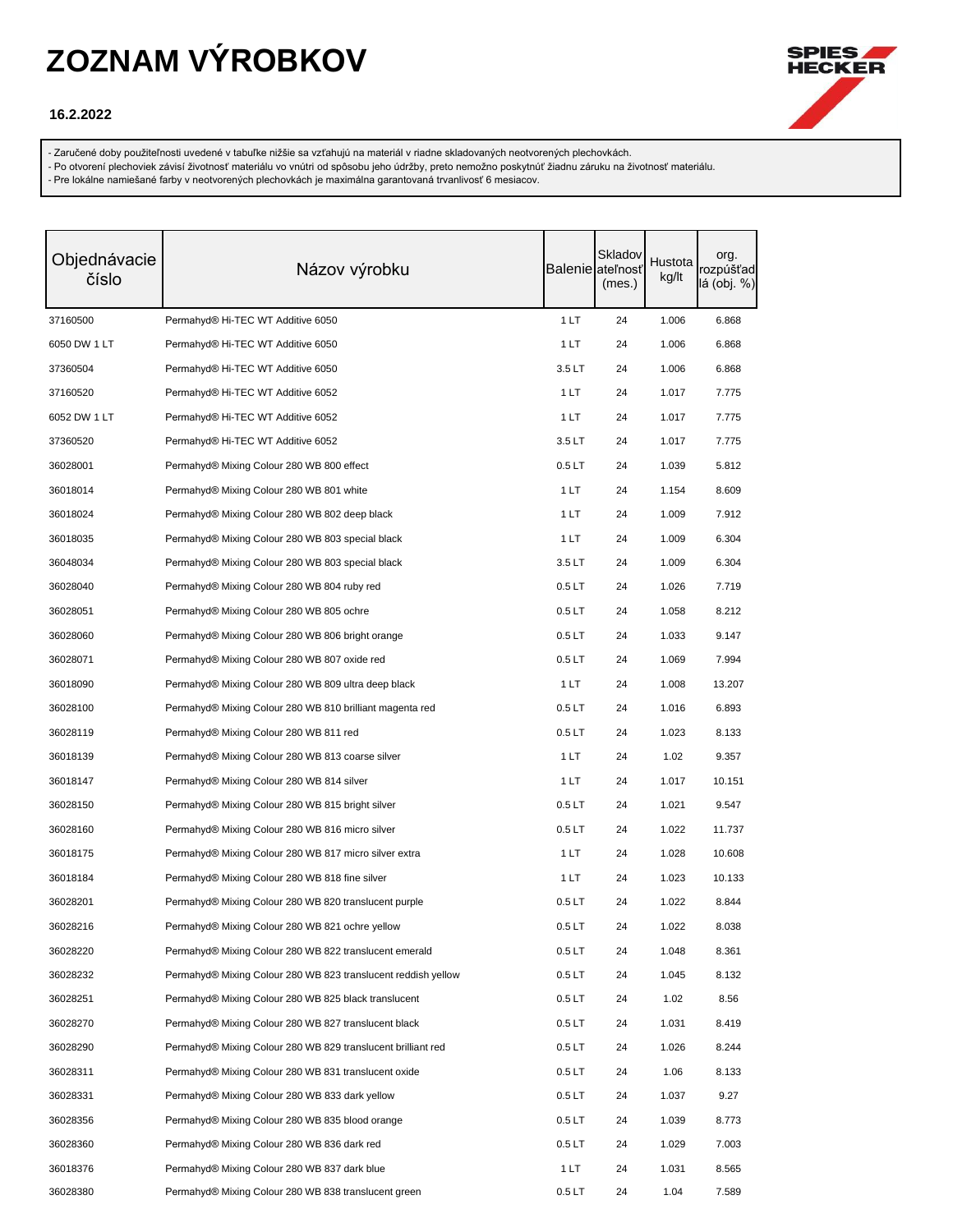

### **16.2.2022**

- Zaručené doby použiteľnosti uvedené v tabuľke nižšie sa vzťahujú na materiál v riadne skladovaných neotvorených plechovkách.

- Po otvorení plechoviek závisí životnosť materiálu vo vnútri od spôsobu jeho údržby, preto nemožno poskytnúť žiadnu záruku na životnosť materiálu.

| Objednávacie<br>číslo | Názov výrobku                                             |                   | Skladov<br>Balenie ateľnosť<br>(mes.) | Hustota<br>kg/lt | org.<br>rozpúšťad<br>lá (obj. %) |
|-----------------------|-----------------------------------------------------------|-------------------|---------------------------------------|------------------|----------------------------------|
| 36038390              | Permahyd® Mixing Colour 280 WB 839 blue effect            | $0.25$ LT         | 24                                    | 1.005            | 21.953                           |
| 36028420              | Permahyd® Mixing Colour 280 WB 842 micro white            | 0.5 <sub>LT</sub> | 24                                    | 1.067            | 8.807                            |
| 36018430              | Permahyd® Mixing Colour 280 WB 843 granada red            | 1 LT              | 24                                    | 1.046            | 8.542                            |
| 36028511              | Permahyd® Mixing Colour 280 WB 851 yellow                 | 0.5 <sub>LT</sub> | 24                                    | 1.168            | 6.159                            |
| 36028526              | Permahyd® Mixing Colour 280 WB 852 greenish yellow        | 0.5 <sub>LT</sub> | 24                                    | 1.027            | 8.073                            |
| 36028530              | Permahyd® Mixing Colour 280 WB 853 translucent azure blue | 0.5 <sub>LT</sub> | 24                                    | 1.032            | 8.832                            |
| 36018546              | Permahyd® Mixing Colour 280 WB 854 translucent deep blue  | 1 LT              | 24                                    | 1.041            | 7.782                            |
| 36028569              | Permahyd® Mixing Colour 280 WB 856 dark purple            | 0.5 <sub>LT</sub> | 24                                    | 1.04             | 8.408                            |
| 36028570              | Permahyd® Mixing Colour 280 WB 857 brilliant silver fine  | 0.5 <sub>LT</sub> | 24                                    | 1.027            | 11.329                           |
| 36018584              | Permahyd® Mixing Colour 280 WB 858 brilliant silver extra | 1 LT              | 24                                    | 1.019            | 10.564                           |
| 36048580              | Permahyd® Mixing Colour 280 WB 858 brilliant silver extra | 3.5LT             | 24                                    | 1.019            | 10.564                           |
| 36028590              | Permahyd® Mixing Colour 280 WB 859 brilliant blue         | 0.5 <sub>LT</sub> | 24                                    | 1.034            | 8.5                              |
| 36028771              | Permahyd® Mixing Colour 280 WB 877 special red            | 0.5 <sub>LT</sub> | 24                                    | 1.038            | 8.61                             |
| 36028798              | Permahyd® Mixing Colour 280 WB 879 brilliant gold         | 0.5 <sub>LT</sub> | 24                                    | 1.019            | 11.599                           |
| 36028810              | Permahyd® Mixing Colour 280 WB 881 maroon                 | 0.5 <sub>LT</sub> | 24                                    | 1.03             | 8.012                            |
| 36028820              | Permahyd® Mixing Colour 280 WB 882 translucent maroon     | 0.5 <sub>LT</sub> | 24                                    | 1.031            | 7.266                            |
| 36028887              | Permahyd® Mixing Colour 280 WB 888 transparent            | 0.5 <sub>LT</sub> | 24                                    | 1.022            | 6.363                            |
| 36128611              | Permahyd® Mixing Colour 285 WB 861 blue green pearl       | 0.5 <sub>LT</sub> | 24                                    | 1.101            | 7.909                            |
| 36128631              | Permahyd® Mixing Colour 285 WB 863 bright blue pearl      | 0.5 <sub>LT</sub> | 24                                    | 1.095            | 8.159                            |
| 36128644              | Permahyd® Mixing Colour 285 WB 864 brown pearl            | 0.5 <sub>LT</sub> | 24                                    | 1.117            | 8.309                            |
| 36128681              | Permahyd® Mixing Colour 285 WB 868 lilac pearl            | 0.5 <sub>LT</sub> | 24                                    | 1.079            | 7.705                            |
| 36128701              | Permahyd® Mixing Colour 285 WB 870 fine white pearl       | 0.5 <sub>LT</sub> | 24                                    | 1.088            | 8.03                             |
| 36128717              | Permahyd® Mixing Colour 285 WB 871 pink pearl             | 0.5LT             | 24                                    | 1.089            | 8.309                            |
| 36128720              | Permahyd® Mixing Colour 285 WB 872 green pearl            | 0.5 <sub>LT</sub> | 24                                    | 1.078            | 8.112                            |
| 36138760              | Permahyd® Mixing Colour 285 WB 876 brilliant orange       | $0.25$ LT         | 24                                    | 1.012            | 20.216                           |
| 36138780              | Permahyd® Mixing Colour 285 WB 878 magic fire effect      | $0.25$ LT         | 36                                    | 1.05             | 13.998                           |
| 36138800              | Permahyd® Mixing Colour 285 WB 880 magic effect           | $0.25$ LT         | 36                                    | 1.049            | 13.987                           |
| 36128831              | Permahyd® Mixing Colour 285 WB 883 diamond gold           | 0.5LT             | 24                                    | 1.055            | 8.246                            |
| 36128841              | Permahyd® Mixing Colour 285 WB 884 diamond copper         | 0.5 <sub>LT</sub> | 24                                    | 1.058            | 8.731                            |
| 36128851              | Permahyd® Mixing Colour 285 WB 885 diamond blue           | 0.5 <sub>LT</sub> | 24                                    | 1.055            | 8.105                            |
| 36128865              | Permahyd® Mixing Colour 285 WB 886 platinum pearl         | 0.5 <sub>LT</sub> | 24                                    | 1.1              | 8.69                             |
| 36128873              | Permahyd® Mixing Colour 285 WB 887 fine blue pearl        | 0.5 <sub>LT</sub> | 24                                    | 1.096            | 8.28                             |
| 36118915              | Permahyd® Mixing Colour 285 WB 891 white pearl            | 1 LT              | 24                                    | 1.068            | 7.644                            |
| 36128920              | Permahyd® Mixing Colour 285 WB 892 gold pearl             | 0.5 <sub>LT</sub> | 24                                    | 1.08             | 8.066                            |
| 36118931              | Permahyd® Mixing Colour 285 WB 893 blue pearl             | 1 LT              | 24                                    | 1.082            | 8.253                            |
| 36128941              | Permahyd® Mixing Colour 285 WB 894 red pearl              | 0.5 <sub>LT</sub> | 24                                    | 1.117            | 8.543                            |
| 36128950              | Permahyd® Mixing Colour 285 WB 895 ruby pearl             | 0.5 <sub>LT</sub> | 24                                    | 1.115            | 8.556                            |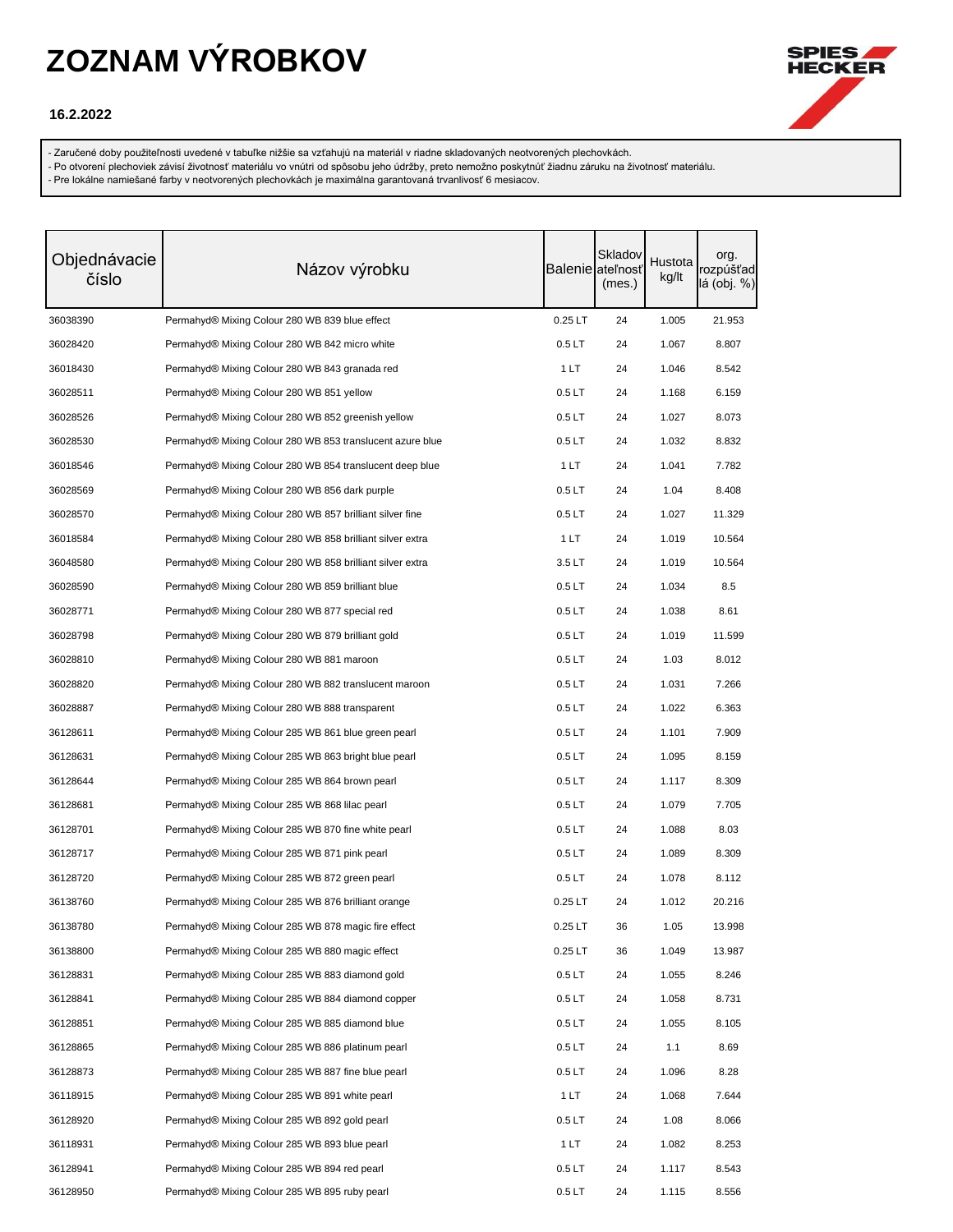

#### **16.2.2022**

- Zaručené doby použiteľnosti uvedené v tabuľke nižšie sa vzťahujú na materiál v riadne skladovaných neotvorených plechovkách.

- Po otvorení plechoviek závisí životnosť materiálu vo vnútri od spôsobu jeho údržby, preto nemožno poskytnúť žiadnu záruku na životnosť materiálu.

| Objednávacie<br>číslo | Názov výrobku                                                       |                   | Skladov<br>Balenie ateľnosť<br>(mes.) | Hustota<br>kg/lt | org.<br>rozpúšťad<br>lá (obj. %) |
|-----------------------|---------------------------------------------------------------------|-------------------|---------------------------------------|------------------|----------------------------------|
| 36128962              | Permahyd® Mixing Colour 285 WB 896 diamond white                    | 0.5LT             | 24                                    | 1.053            | 7.772                            |
| 36128971              | Permahyd® Mixing Colour 285 WB 897 diamond red                      | 0.5LT             | 24                                    | 1.056            | 8.137                            |
| 36128981              | Permahyd® Mixing Colour 285 WB 898 diamond green                    | 0.5LT             | 24                                    | 1.054            | 7.911                            |
| 36103040              | Permahyd® Mixing Colour Special Effect WT 304 magic sparkle effect  | $0.25$ LT         | 24                                    | 1.04             | 15.18                            |
| WT304 DW 0.5 LT       | Permahyd® Mixing Colour Special Effect WT 304 magic sparkle effect  | 0.5 <sub>LT</sub> | 24                                    | 1.04             | 15.18                            |
| 36103070              | Permahyd® Mixing Colour Special Effect WT 307 prism silver          | $0.25$ LT         | 24                                    | 1.031            | 8.102                            |
| WT307 DW 0.5 LT       | Permahyd® Mixing Colour Special Effect WT 307 prism silver          | 0.5LT             | 24                                    | 1.031            | 8.102                            |
| 36103150              | Permahyd® Mixing Colour Special Effect WT 315 extra fine blue pearl | $0.25$ LT         | 36                                    | 1.055            | 13.988                           |
| WT315 DW 0.5 LT       | Permahyd® Mixing Colour Special Effect WT 315 extra fine blue pearl | 0.5LT             | 36                                    | 1.055            | 13.988                           |
| 36103160              | Permahyd® Mixing Colour Special Effect WT 316 turquoise pearl       | $0.25$ LT         | 36                                    | 1.058            | 13.988                           |
| WT316 DW 0.5 LT       | Permahyd® Mixing Colour Special Effect WT 316 turquoise pearl       | 0.5LT             | 36                                    | 1.058            | 13.988                           |
| 36103940              | Permahyd® Mixing Colour Special Effect WT 394 fantasy cyan          | $0.25$ LT         | 24                                    | 1.028            | 8.236                            |
| WT394 DW 0.5 LT       | Permahyd® Mixing Colour Special Effect WT 394 fantasy cyan          | 0.5LT             | 24                                    | 1.028            | 8.236                            |
| 36103950              | Permahyd® Mixing Colour Special Effect WT 395 fantasy blue          | $0.25$ LT         | 24                                    | 1.028            | 8.316                            |
| WT395 DW 0.5 LT       | Permahyd® Mixing Colour Special Effect WT 395 fantasy blue          | 0.5LT             | 24                                    | 1.028            | 8.316                            |
| 36103960              | Permahyd® Mixing Colour Special Effect WT 396 fantasy green         | $0.25$ LT         | 24                                    | 1.028            | 8.316                            |
| WT396 DW 0.5 LT       | Permahyd® Mixing Colour Special Effect WT 396 fantasy green         | 0.5 <sub>LT</sub> | 24                                    | 1.028            | 8.316                            |
| 36103970              | Permahyd® Mixing Colour Special Effect WT 397 fantasy gold          | $0.25$ LT         | 24                                    | 1.028            | 8.316                            |
| WT397 DW 0.5 LT       | Permahyd® Mixing Colour Special Effect WT 397 fantasy gold          | 0.5LT             | 24                                    | 1.028            | 8.316                            |
| 36103980              | Permahyd® Mixing Colour Special Effect WT 398 fantasy silver        | $0.25$ LT         | 24                                    | 1.028            | 8.305                            |
| WT398 DW 0.5 LT       | Permahyd® Mixing Colour Special Effect WT 398 fantasy silver        | 0.5LT             | 24                                    | 1.028            | 8.305                            |
| 36103990              | Permahyd® Mixing Colour Special Effect WT 399 fantasy red           | $0.25$ LT         | 24                                    | 1.034            | 8.295                            |
| WT399 DW 0.5 LT       | Permahyd® Mixing Colour Special Effect WT 399 fantasy red           | 0.5LT             | 24                                    | 1.034            | 8.295                            |
| 35079100              | Permafleet® Industry Cleaning Agent 7910                            | 5LT               | 60                                    | 0.734            | 100                              |
| 40292550              | Permahyd® Silicone Remover 7080                                     | 0.4LT             | 60                                    | 0.784            | 59.94                            |
| 37570800              | Permahyd® Silicone Remover 7080                                     | 5 LT              | 60                                    | 0.946            | 19.88                            |
| 37570706              | Permahyd® Wax and Grease Remover 7070                               | 5LT               | 60                                    | 0.893            | 46.249                           |
| 40292403              | Permaloid® Gun Cleaner 7025                                         | 0.4LT             | 60                                    | 0.763            | 100                              |
| 40292402              | Permaloid® Silicone Remover 7010                                    | 0.4 <sub>LT</sub> | 60                                    | 0.688            | 99.995                           |
| 37170104              | Permaloid® Silicone Remover 7010                                    | 1LT               | 60                                    | 0.757            | 99.994                           |
| 21111643              | Permaloid® Silicone Remover 7010                                    | 20 LT             | 60                                    | 0.757            | 99.994                           |
| 37570102              | Permaloid® Silicone Remover 7010                                    | 5LT               | 60                                    | 0.757            | 99.994                           |
| 37177990              | Permaloid® Silicone Remover 7799                                    | 1 LT              | 60                                    | 0.734            | 100                              |
| 37377990              | Permaloid® Silicone Remover 7799                                    | 5LT               | 60                                    | 0.734            | 100                              |
| 37677993              | Permaloid® Silicone Remover 7799                                    | 50 LT             | 60                                    | 0.734            | 100                              |
| 37570200              | Permaloid® Washing Thinner 7020                                     | 5LT               | 60                                    | 0.867            | 99.996                           |
| 37472140              | Permaloid® Washing Thinner 7214                                     | 30 LT             | 12                                    | 0.865            | 97.997                           |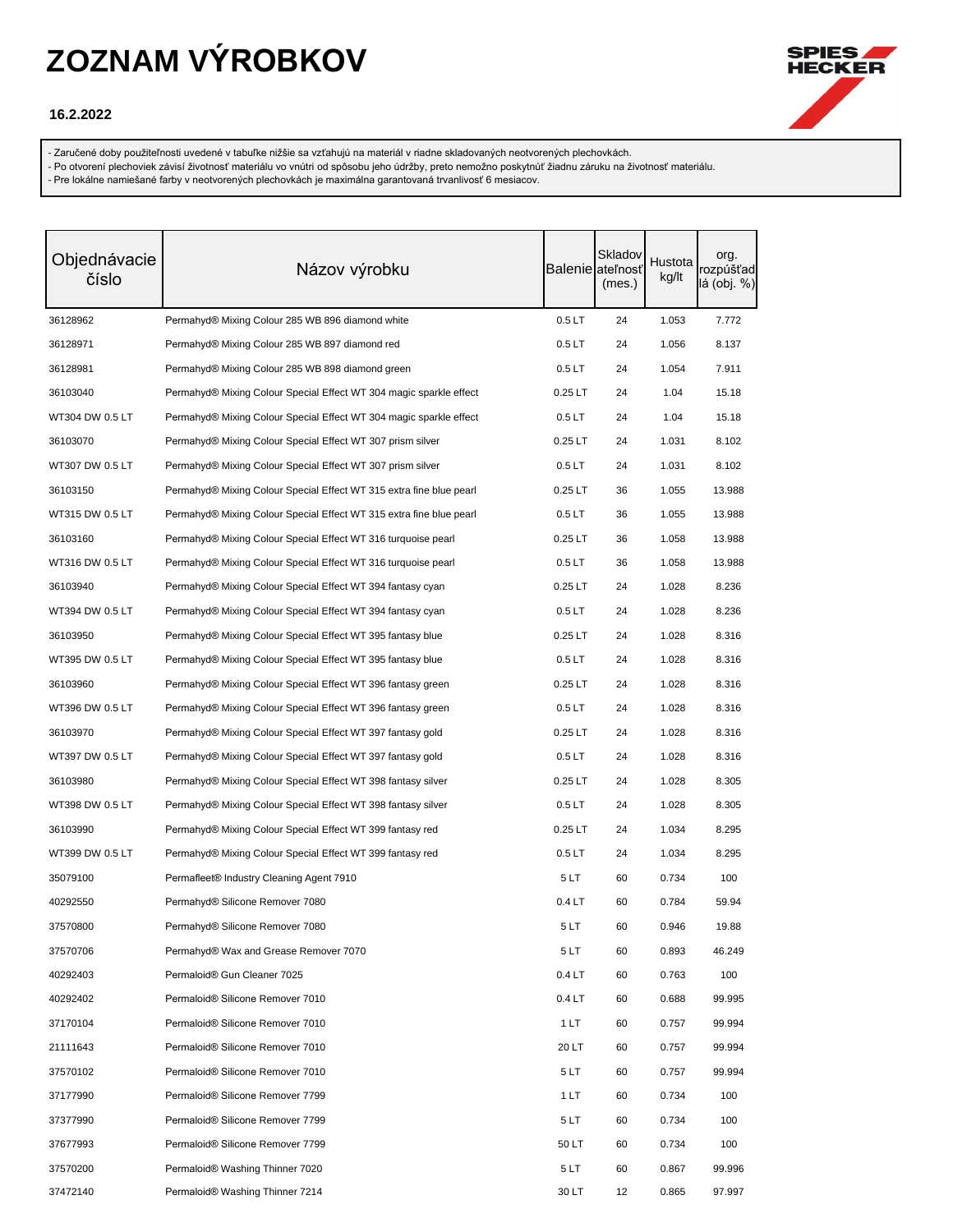

### **16.2.2022**

- Zaručené doby použiteľnosti uvedené v tabuľke nižšie sa vzťahujú na materiál v riadne skladovaných neotvorených plechovkách.

- Po otvorení plechoviek závisí životnosť materiálu vo vnútri od spôsobu jeho údržby, preto nemožno poskytnúť žiadnu záruku na životnosť materiálu.

| Objednávacie<br>číslo | Názov výrobku                                  |           | Skladov<br><b>Balenie</b> ateľnosť<br>(mes.) | Hustota<br>kg/lt | org.<br>rozpúšťad<br>lá (obj. %) |
|-----------------------|------------------------------------------------|-----------|----------------------------------------------|------------------|----------------------------------|
| 37672142              | Permaloid® Washing Thinner 7214                | 60 LT     | 12                                           | 0.865            | 97.997                           |
| 37279890              | Permaloid® Washing Thinner 7989                | 20 LT     | 60                                           | 0.827            | 100                              |
| 37179896              | Permaloid® Washing Thinner 7989                | 5LT       | 60                                           | 0.827            | 100                              |
| 37579894              | Permaloid® Washing Thinner 7989                | 50 LT     | 60                                           | 0.827            | 100                              |
| 37085603              | Permacron® 1K Clear Coat 8560                  | 1 LT      | 48                                           | 0.869            | 91.819                           |
| 41278850              | Permacron® 2K Clear Coat 8018                  | $0.25$ LT | 24                                           | 0.804            | 78.866                           |
| 37180703              | Permacron® Elastic Clear Coat 8070 satin gloss | 1 LT      | 48                                           | 1.044            | 48.705                           |
| 37180074              | Permacron® HS Clear Coat 8007                  | 1 LT      | 48                                           | 0.973            | 46.361                           |
| 37580074              | Permacron® HS Clear Coat 8007                  | 5LT       | 48                                           | 0.973            | 46.361                           |
| 37180851              | Permacron® Matt Clear Coat 8085                | 1 LT      | 24                                           | 1.027            | 44.83                            |
| 37180401              | Permacron® MS Brilliant Clear Coat 8040        | 1LT       | 48                                           | 0.987            | 53.376                           |
| 37580400              | Permacron® MS Brilliant Clear Coat 8040        | 5 LT      | 48                                           | 0.987            | 53.376                           |
| 37580031              | Permacron® MS Clear Coat 8003                  | 5 LT      | 48                                           | 0.972            | 57.018                           |
| 37580451              | Permacron® MS Optiflex Clear Coat 8045         | 5LT       | 48                                           | 0.963            | 53.302                           |
| 37580500              | Permacron® MS VarioPlus Clear Coat 8050        | 5LT       | 48                                           | 0.968            | 49.878                           |
| 37583100              | Permafleet® 2K MS Aluminium Clear Coat 8310    | 5LT       | 48                                           | 0.97             | 51.458                           |
| 37583200              | Permafleet® HS Clear Coat 8320                 | 5 LT      | 48                                           | 0.98             | 49.21                            |
| 37583300              | Permafleet® HS Clear Coat 8330                 | 5 LT      | 48                                           | 0.986            | 42.23                            |
| 37580302              | Permasolid® HS Clear Coat 8030                 | 5LT       | 48                                           | 1                | 40.843                           |
| 37580340              | Permasolid® HS Clear Coat 8034                 | 5LT       | 48                                           | 0.988            | 46.386                           |
| 37180350              | Permasolid® HS Clear Coat 8035                 | 1 LT      | 48                                           | 0.984            | 43.322                           |
| 37580355              | Permasolid® HS Clear Coat 8035                 | 5 LT      | 48                                           | 0.984            | 43.322                           |
| 37180550              | Permasolid® HS Clear Coat 8055                 | 1 LT      | 48                                           | 0.982            | 46.551                           |
| 37580550              | Permasolid® HS Clear Coat 8055                 | 5LT       | 48                                           | 0.982            | 46.551                           |
| 37184500              | Permasolid® HS Diamond Clear Coat 8450         | 1 LT      | 48                                           | 0.959            | 50.911                           |
| 37584500              | Permasolid® HS Diamond Clear Coat 8450         | 5LT       | 48                                           | 0.959            | 50.911                           |
| 37586500              | Permasolid® HS Optimum Plus Clear Coat 8650    | 5LT       | 48                                           | 0.977            | 46.627                           |
| 37187000              | Permasolid® HS Race Clear Coat 8700            | 1 LT      | 48                                           | 1.01             | 39.468                           |
| 37587000              | Permasolid® HS Race Clear Coat 8700            | 5LT       | 48                                           | 1.01             | 39.468                           |
| 37188000              | Permasolid® Speed-TEC HS Speed Clear Coat 8800 | 1 LT      | 18                                           | 0.99             | 46.321                           |
| 37588000              | Permasolid® Speed-TEC HS Speed Clear Coat 8800 | 5LT       | 18                                           | 0.99             | 46.321                           |
| 37188100              | Permasolid® Speed-TEC HS Speed Clear Coat 8810 | 1 LT      | 18                                           | 0.993            | 45.411                           |
| 37588100              | Permasolid® Speed-TEC HS Speed Clear Coat 8810 | 5LT       | 18                                           | 0.993            | 45.411                           |
| 37133012              | Permacron® Elastic Hardener 3301               | 1LT       | 36                                           | 0.87             | 91.255                           |
| 37333240              | Permacron® Hardener 3324 slow                  | 5LT       | 36                                           | 0.973            | 67.773                           |
| 37130060              | Permacron® HS Hardener 3006 extra fast         | 1LT       | 36                                           | 1.025            | 41.41                            |
| 37130070              | Permacron® HS Hardener 3007 fast               | 1 LT      | 36                                           | 1.02             | 42.155                           |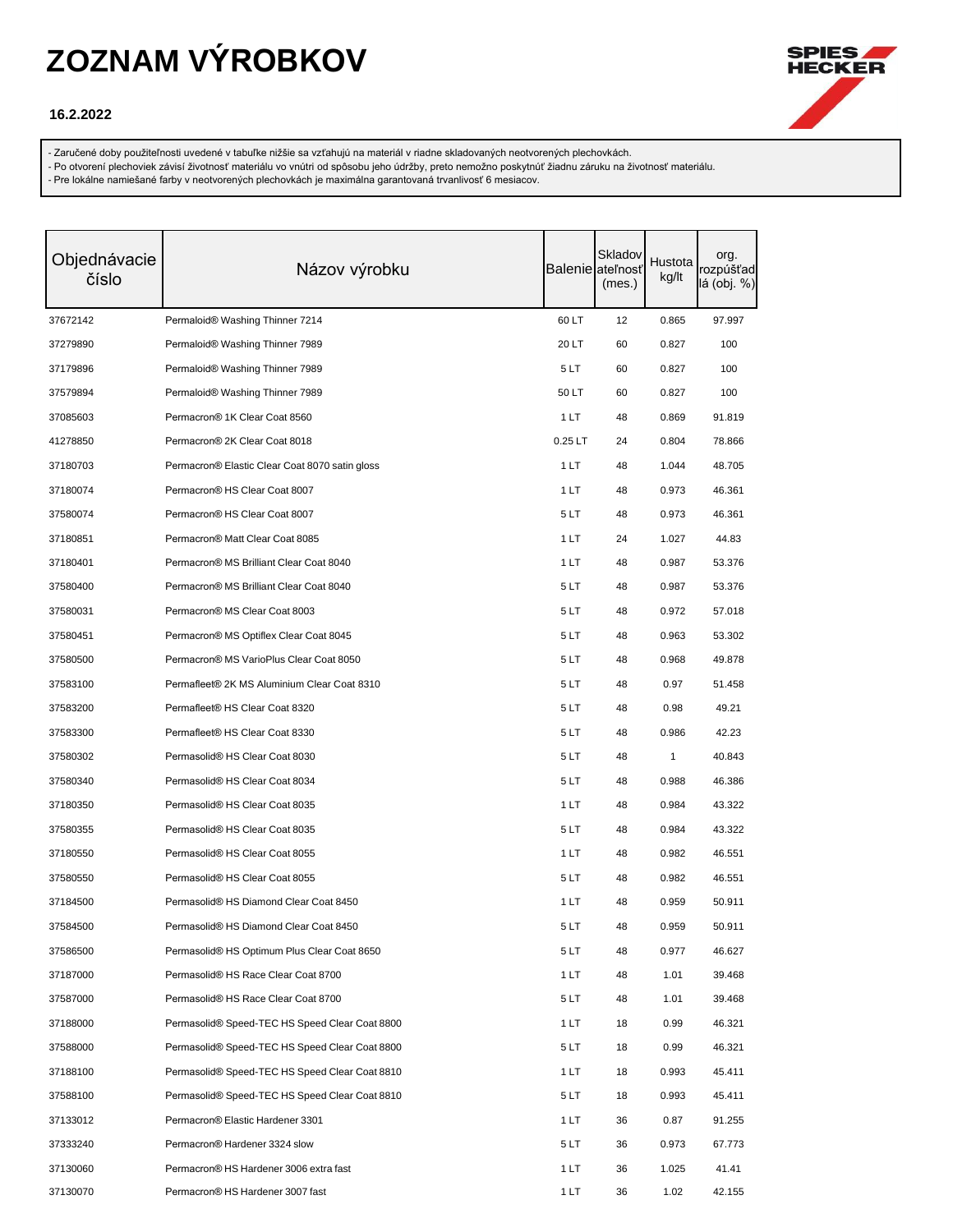

#### **16.2.2022**

- Zaručené doby použiteľnosti uvedené v tabuľke nižšie sa vzťahujú na materiál v riadne skladovaných neotvorených plechovkách.

- Po otvorení plechoviek závisí životnosť materiálu vo vnútri od spôsobu jeho údržby, preto nemožno poskytnúť žiadnu záruku na životnosť materiálu.

| Objednávacie<br>číslo | Názov výrobku                                  |       | Skladov<br>Balenie ateľnosť<br>(mes.) | Hustota<br>kg/lt | org.<br>rozpúšťad<br>lá (obj. %) |
|-----------------------|------------------------------------------------|-------|---------------------------------------|------------------|----------------------------------|
| 37030080              | Permacron® HS Hardener 3008                    | 0.5LT | 36                                    | 1.02             | 42.425                           |
| 37130080              | Permacron® HS Hardener 3008                    | 1 LT  | 36                                    | 1.02             | 42.425                           |
| 37530080              | Permacron® HS Hardener 3008                    | 5LT   | 36                                    | 1.02             | 42.425                           |
| 37130090              | Permacron® HS Hardener 3009 slow               | 1 LT  | 36                                    | 1.018            | 43.439                           |
| 37033336              | Permacron® MS Express Hardener 3333            | 1 LT  | 36                                    | 0.988            | 60.827                           |
| 37633333              | Permacron® MS Express Hardener 3333            | 5LT   | 36                                    | 0.988            | 60.827                           |
| 37433440              | Permacron® MS Express Hardener 3344 fast       | 1 LT  | 36                                    | 0.974            | 60.811                           |
| 37633449              | Permacron® MS Express Hardener 3344 fast       | 5LT   | 36                                    | 0.974            | 60.811                           |
| 37033557              | Permacron® MS Express Hardener 3355 extra fast | 1 LT  | 36                                    | 0.975            | 60.823                           |
| 37130021              | Permacron® MS Hardener 3002 slow               | 1 LT  | 36                                    | 0.973            | 67.773                           |
| 37130040              | Permacron® MS Hardener 3004 normal             | 1 LT  | 36                                    | 0.974            | 60.953                           |
| 37130050              | Permacron® MS Hardener 3005 fast               | 1 LT  | 36                                    | 0.965            | 66.311                           |
| 37233688              | Permacron® MS Special Hardener 3368            | 1 LT  | 36                                    | 0.986            | 61.644                           |
| 37036890              | Permafleet <sup>®</sup> Activator 3689         | 2.5LT | 36                                    | 0.874            | 94.48                            |
| 37236910              | Permafleet® Activator 3691 slow                | 2.5LT | 36                                    | 0.893            | 94.48                            |
| 37144010              | Permafleet® EP Hardener 4401                   | 1LT   | 24                                    | 0.93             | 67.17                            |
| 37544010              | Permafleet® EP Hardener 4401                   | 5LT   | 24                                    | 0.93             | 67.17                            |
| 37144020              | Permafleet® EP Hardener 4402 fast              | 1 LT  | 36                                    | 0.899            | 66.46                            |
| 37144030              | Permafleet® EP Hardener 4403 fast              | 1 LT  | 24                                    | 0.891            | 62.814                           |
| 37533370              | Permafleet® HS Hardener 3337 extra slow        | 5LT   | 36                                    | 1.018            | 43.439                           |
| 37533380              | Permafleet® HS Hardener 3338 slow              | 5LT   | 36                                    | 1.016            | 50.529                           |
| 37533390              | Permafleet® HS Hardener 3339 standard          | 5LT   | 36                                    | 1.001            | 52.079                           |
| 37533400              | Permafleet® HS Hardener 3340 fast              | 5LT   | 36                                    | 0.995            | 52.081                           |
| 35030150              | Permafleet® Industry EP Hardener 3015          | 1 LT  | 36                                    | 0.919            | 48.994                           |
| 35030110              | Permafleet® Industry MS Hardener 3011          | 1 LT  | 36                                    | 0.964            | 65.828                           |
| 35030111              | Permafleet® Industry MS Hardener 3011          | 5LT   | 36                                    | 0.964            | 65.828                           |
| 35030120              | Permafleet® Industry VHS Hardener 3012 fast    | 1LT   | 36                                    | 1.077            | 24.292                           |
| 35030140              | Permafleet® Industry VHS Hardener 3014         | 1 LT  | 36                                    | 1.079            | 23.563                           |
| 35030130              | Permafleet® Industry VHS Primer Hardener 3013  | 1LT   | 12                                    | 1.14             | 33                               |
| 37533700              | Permafleet® MS Hardener 3370 fast              | 5LT   | 36                                    | 0.974            | 60.953                           |
| 37533750              | Permafleet® MS Hardener 3375 slow              | 5LT   | 36                                    | 0.986            | 61.644                           |
| 37132650              | Permafleet® VHS Hardener 3265 fast             | 1 LT  | 36                                    | 1.058            | 29.619                           |
| 37532650              | Permafleet® VHS Hardener 3265 fast             | 5LT   | 36                                    | 1.058            | 29.619                           |
| 37132700              | Permafleet® VHS Hardener 3270                  | 1 LT  | 36                                    | 1.079            | 29.632                           |
| 37532700              | Permafleet® VHS Hardener 3270                  | 5 LT  | 36                                    | 1.079            | 29.632                           |
| 37532750              | Permafleet® VHS Hardener 3275 slow             | 5LT   | 36                                    | 1.077            | 29.653                           |
| 37030800              | Permahyd® Hi-TEC Hardener 3080                 | 0.5LT | 24                                    | 1.092            | 30.001                           |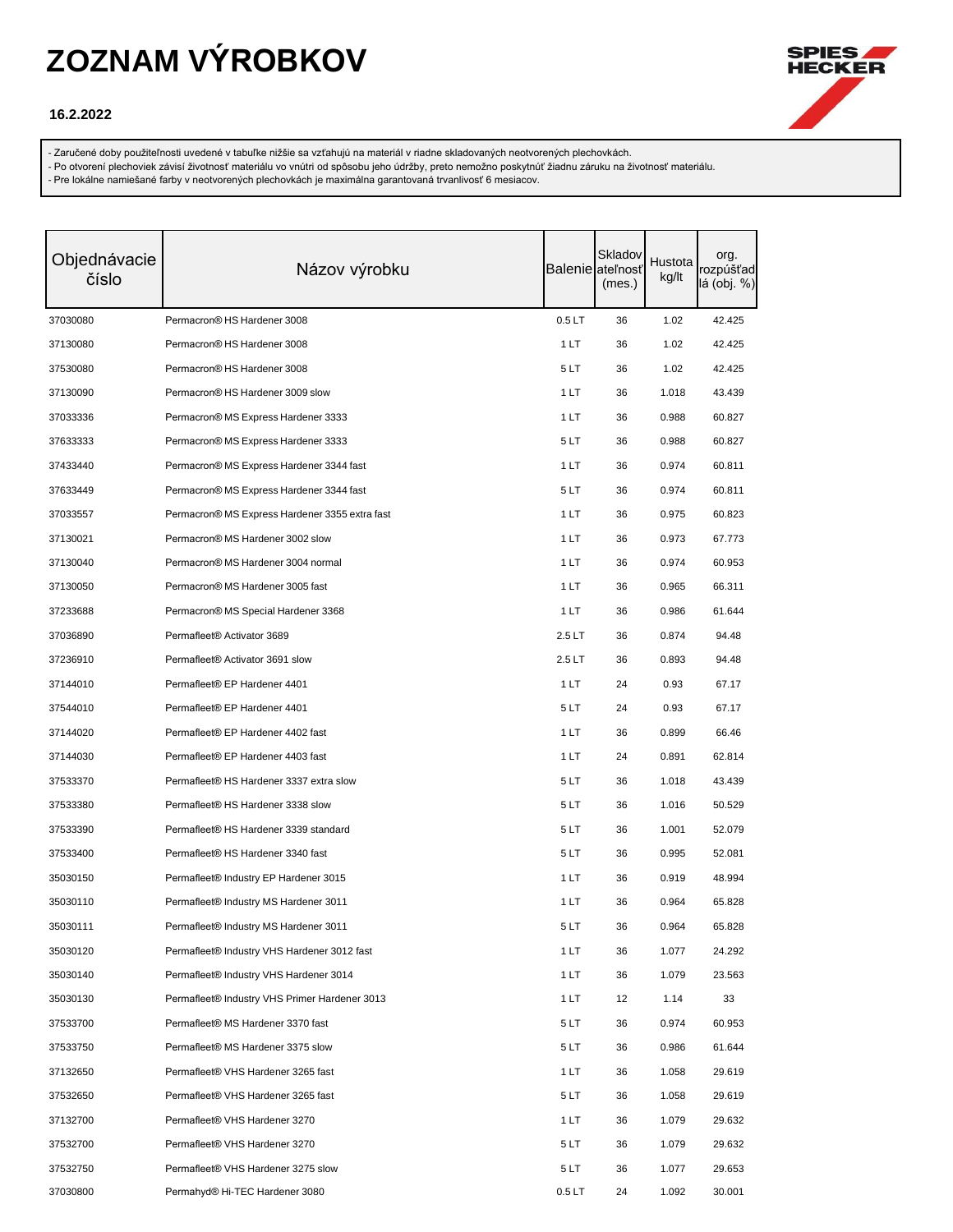

### **16.2.2022**

- Zaručené doby použiteľnosti uvedené v tabuľke nižšie sa vzťahujú na materiál v riadne skladovaných neotvorených plechovkách.

- Po otvorení plechoviek závisí životnosť materiálu vo vnútri od spôsobu jeho údržby, preto nemožno poskytnúť žiadnu záruku na životnosť materiálu.

| Objednávacie<br>číslo | Názov výrobku                                                 |                   | Skladov<br>Balenie ateľnosť<br>(mes.) | Hustota<br>kg/lt | org.<br>rozpúšťad<br>lá (obj. %) |
|-----------------------|---------------------------------------------------------------|-------------------|---------------------------------------|------------------|----------------------------------|
| 37145010              | Permasolid® EP Hardener 4501                                  | 1LT               | 36                                    | 0.877            | 77.282                           |
| 37133071              | Permasolid® HS Hardener 3307 extra fast                       | 1 LT              | 36                                    | 0.985            | 52.244                           |
| 37133098              | Permasolid® HS Hardener 3309 fast                             | 1 LT              | 36                                    | 0.994            | 52.486                           |
| 37333097              | Permasolid® HS Hardener 3309 fast                             | 2.5LT             | 36                                    | 0.994            | 52.486                           |
| 37133101              | Permasolid® HS Hardener 3310                                  | 1LT               | 36                                    | 0.995            | 52.081                           |
| 37233106              | Permasolid® HS Hardener 3310                                  | 2.5LT             | 36                                    | 0.995            | 52.081                           |
| 37133120              | Permasolid® HS Hardener 3312 slow                             | 1 LT              | 36                                    | 1.003            | 50.532                           |
| 37333120              | Permasolid <sup>®</sup> HS Hardener 3312 slow                 | 2.5LT             | 36                                    | 1.003            | 50.532                           |
| 37133152              | Permasolid® HS Hardener 3315 extra slow                       | 1 LT              | 36                                    | 1.016            | 50.529                           |
| 37333151              | Permasolid® HS Hardener 3315 extra slow                       | 2.5LT             | 36                                    | 1.016            | 50.529                           |
| 37135500              | Permasolid® Speed-TEC Speed Surfacer Hardener 3550            | 1 LT              | 24                                    | 0.965            | 68.734                           |
| 37235500              | Permasolid® Speed-TEC Speed Surfacer Hardener 3550            | 2.5LT             | 24                                    | 0.965            | 68.734                           |
| 37135560              | Permasolid® Speed-TEC Speed Surfacer Hardener 3556 special    | 1 LT              | 24                                    | 0.977            | 67.107                           |
| 37132501              | Permasolid® Speed-TEC VHS Speed Hardener 3250                 | 1 LT              | 18                                    | 1.034            | 38.87                            |
| 37232500              | Permasolid® Speed-TEC VHS Speed Hardener 3250                 | 2.5LT             | 18                                    | 1.034            | 38.87                            |
| 37132510              | Permasolid® Speed-TEC VHS Speed Hardener 3251 fast            | 1 LT              | 12                                    | 1.035            | 38.672                           |
| 37132520              | Permasolid® Speed-TEC VHS Speed Hardener 3252 slow            | 1 LT              | 18                                    | 1.033            | 39.101                           |
| 37132530              | Permasolid® Speed-TEC VHS Speed Hardener 3253 extra slow      | 1 LT              | 18                                    | 1.065            | 39.097                           |
| 37135600              | Permasolid® Speed-TEC Wet-on-Wet Speed Surfacer Hardener 3560 | 1 LT              | 24                                    | 0.965            | 65.042                           |
| 37132200              | Permasolid® VHS Hardener 3220 fast                            | 1 LT              | 36                                    | 1.058            | 29.562                           |
| 37232200              | Permasolid <sup>®</sup> VHS Hardener 3220 fast                | 2.5LT             | 36                                    | 1.058            | 29.562                           |
| 37132250              | Permasolid® VHS Hardener 3225                                 | 1 LT              | 36                                    | 1.058            | 29.619                           |
| 37532250              | Permasolid® VHS Hardener 3225                                 | 5LT               | 36                                    | 1.058            | 29.619                           |
| 37132300              | Permasolid® VHS Hardener 3230 slow                            | 1 LT              | 36                                    | 1.067            | 29.639                           |
| 37232300              | Permasolid® VHS Hardener 3230 slow                            | 2.5LT             | 36                                    | 1.067            | 29.639                           |
| 37132400              | Permasolid® VHS Hardener 3240 extra slow                      | 1 LT              | 36                                    | 1.077            | 29.653                           |
| 37134250              | Permasolid® VHS Performance Hardener 3425                     | 1LT               | 12                                    | 1.084            | 20.667                           |
| 37134400              | Permasolid® VHS Performance Hardener 3440 slow                | 1 LT              | 36                                    | 1.096            | 20.298                           |
| 37134700              | Permasolid® VHS Race Hardener 3470                            | 1 LT              | 36                                    | 1.029            | 38.942                           |
| 37334700              | Permasolid® VHS Race Hardener 3470                            | 2.5LT             | 36                                    | 1.029            | 38.942                           |
| 37240760              | Priomat <sup>®</sup> Activator 4076                           | 1 LT              | 36                                    | 0.875            | 93.184                           |
| 37333003              | Permacron® 1:1 Elastic Primer Surfacer 3300 Black             | 1 LT              | 24                                    | 1.196            | 46.433                           |
| 37433000              | Permacron® 1:1 Elastic Primer Surfacer 3300 Light Grey        | 1 LT              | 24                                    | 1.224            | 43.429                           |
| 37233009              | Permacron® 1:1 Elastic Primer Surfacer 3300 White             | 1 LT              | 24                                    | 1.204            | 45.568                           |
| 41271241              | Permacron® 1K Elastic Primer 3410                             | 0.4 <sub>LT</sub> | 24                                    | 0.731            | 98.281                           |
| 37351071              | Permacron® HS Surfacer 5107                                   | 3.5LT             | 24                                    | 1.57             | 32.132                           |
| 37151070              | Permacron <sup>®</sup> HS Surfacer 5107 Light Grey            | 1 LT              | 24                                    | 1.57             | 32.141                           |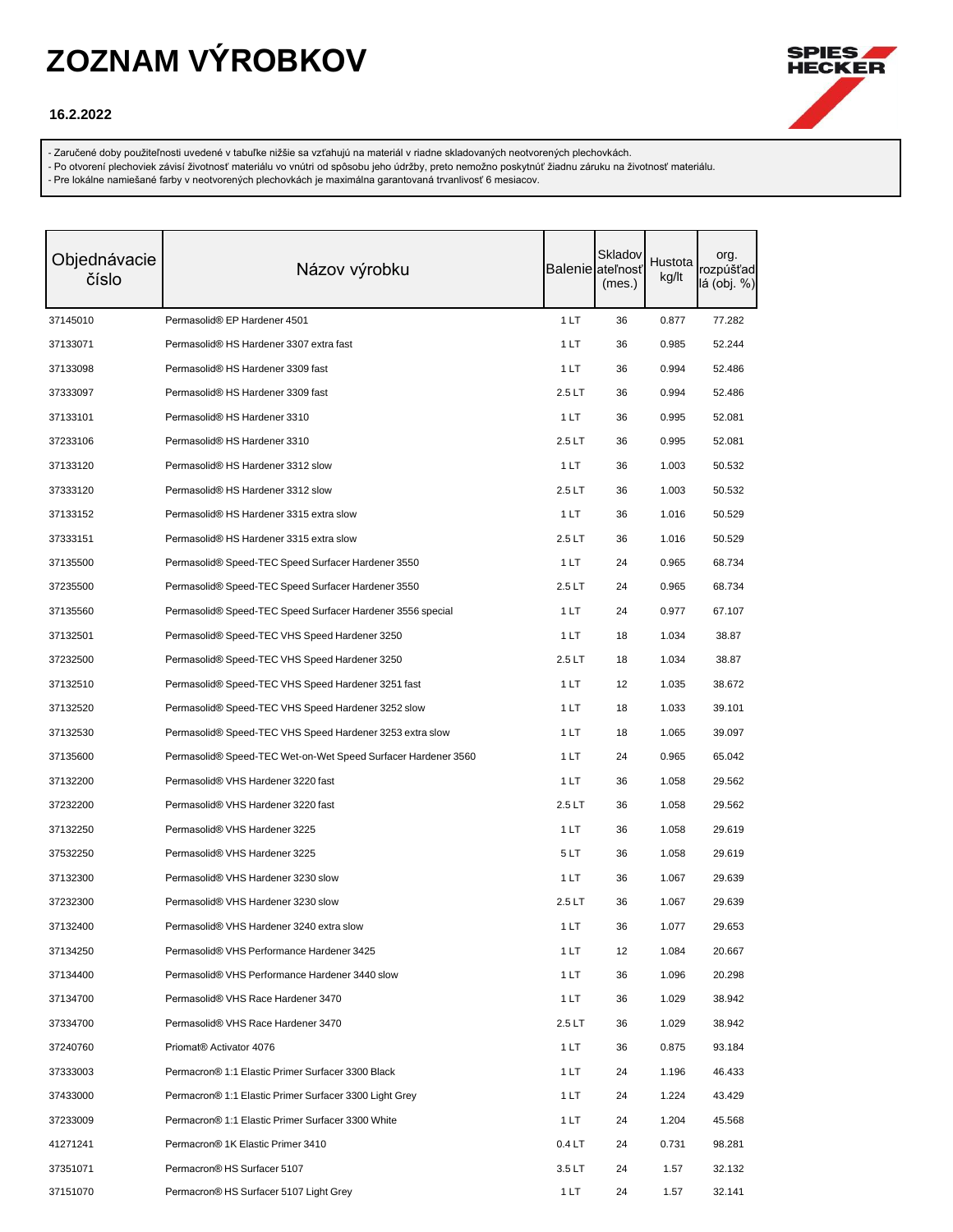

### **16.2.2022**

- Zaručené doby použiteľnosti uvedené v tabuľke nižšie sa vzťahujú na materiál v riadne skladovaných neotvorených plechovkách.

- Po otvorení plechoviek závisí životnosť materiálu vo vnútri od spôsobu jeho údržby, preto nemožno poskytnúť žiadnu záruku na životnosť materiálu.

| Objednávacie<br>číslo | Názov výrobku                                             |        | Skladov<br>Balenie ateľnosť<br>(mes.) | Hustota<br>kg/lt | org.<br>rozpúšťad<br>lá (obj. %) |
|-----------------------|-----------------------------------------------------------|--------|---------------------------------------|------------------|----------------------------------|
| 37351070              | Permacron® HS Surfacer 5107 Light Grey                    | 3.5LT  | 24                                    | 1.57             | 32.141                           |
| 37036882              | Permafleet® 1:1 Wash Primer 3688                          | 2.5LT  | 24                                    | 0.981            | 71.461                           |
| 37240102              | Permafleet® 1K Wash Primer 4010 Redbrown                  | 25 LT  | 24                                    | 1.121            | 58.949                           |
| 37640100              | Permafleet® 1K Wash Primer 4010 Redbrown                  | 6LT    | 24                                    | 1.121            | 58.949                           |
| 37640200              | Permafleet® 1K Wash Primer 4020 Grey                      | 6LT    | 24                                    | 1.095            | 63.081                           |
| 37540904              | Permafleet® EP Primer Surfacer 4090                       | 5 LT   | 24                                    | 1.633            | 24.987                           |
| 37344000              | Permafleet® EP Primer Surfacer 4400 Black                 | 3.5LT  | 24                                    | 1.661            | 23.747                           |
| 37844000              | Permafleet <sup>®</sup> EP Primer Surfacer 4400 Grey      | 15 LT  | 24                                    | 1.617            | 26.975                           |
| 37744000              | Permafleet® EP Primer Surfacer 4400 Grey                  | 5 LT   | 24                                    | 1.617            | 26.975                           |
| 37244000              | Permafleet® EP Primer Surfacer 4400 White                 | 3.5LT  | 24                                    | 1.653            | 24.787                           |
| 37455300              | Permafleet® HS Bus Surfacer 5530 Dark Grey                | 3.5LT  | 24                                    | 1.518            | 32.93                            |
| 37755300              | Permafleet® HS Bus Surfacer 5530 Dark Grey                | 8LT    | 24                                    | 1.518            | 32.93                            |
| 37355300              | Permafleet® HS Bus Surfacer 5530 Light Grey               | 3.5LT  | 24                                    | 1.503            | 34.104                           |
| 37155300              | Permafleet® HS Bus Surfacer 5530 Light Grey               | 8LT    | 24                                    | 1.503            | 34.104                           |
| 37655300              | Permafleet® HS Bus Surfacer 5530 White                    | 8LT    | 24                                    | 1.512            | 33.44                            |
| 37840350              | Permafleet® HS Primer Surfacer 4035 White                 | 10 LT  | 24                                    | 1.366            | 34.88                            |
| 37155202              | Permafleet® HS Primer Surfacer 5520 Light Grey            | 6LT    | 24                                    | 1.474            | 31.009                           |
| 37350250              | Permafleet <sup>®</sup> HS Transparent Sealer 5025        | 3.5 LT | 24                                    | 1.395            | 32.442                           |
| 37355102              | Permafleet® HS Wet-on-Wet Surfacer 5510 Black             | 3.5LT  | 24                                    | 1.322            | 34.415                           |
| 37355100              | Permafleet® HS Wet-on-Wet Surfacer 5510 Grey              | 3.5LT  | 24                                    | 1.303            | 33.542                           |
| 37355101              | Permafleet® HS Wet-on-Wet Surfacer 5510 White             | 3.5LT  | 24                                    | 1.325            | 33.533                           |
| 35045103              | Permafleet® Industry 1K Primer 4510 Black                 | 3.5LT  | 24                                    | 1.139            | 57.278                           |
| 35045104              | Permafleet <sup>®</sup> Industry 1K Primer 4510 Colorless | 3.5LT  | 24                                    | 1.157            | 55.678                           |
| 35045102              | Permafleet® Industry 1K Primer 4510 Light Grey            | 10 LT  | 24                                    | 1.152            | 55.657                           |
| 35045101              | Permafleet® Industry 1K Primer 4510 White                 | 10 LT  | 24                                    | 1.117            | 60.05                            |
| 35045100              | Permafleet <sup>®</sup> Industry 1K Primer 4510 White     | 3.5 LT | 24                                    | 1.117            | 60.05                            |
| 35045402              | Permafleet® Industry 2K Primer Surfacer 4540 Black        | 10 LT  | 24                                    | 1.311            | 34.492                           |
| 35045405              | Permafleet® Industry 2K Primer Surfacer 4540 Colorless    | 3.5LT  | 24                                    | 1.373            | 32.355                           |
| 35045407              | Permafleet® Industry 2K Primer Surfacer 4540 Green        | 10 LT  | 24                                    | 1.357            | 33.904                           |
| 35045404              | Permafleet® Industry 2K Primer Surfacer 4540 Light Grey   | 10 LT  | 24                                    | 1.369            | 34.663                           |
| 35045406              | Permafleet® Industry 2K Primer Surfacer 4540 Red          | 10 LT  | 24                                    | 1.341            | 35.866                           |
| 35045401              | Permafleet® Industry 2K Primer Surfacer 4540 White        | 10 LT  | 24                                    | 1.366            | 34.88                            |
| 35045400              | Permafleet® Industry 2K Primer Surfacer 4540 White        | 3.5LT  | 24                                    | 1.366            | 34.88                            |
| 35055400              | Permafleet® Industry 2K Sanding Surfacer 5540             | 3.5LT  | 24                                    | 1.635            | 27.47                            |
| 35056050              | Permafleet® Industry Carbon Fibre Sealer 5605             | 3.5LT  | 36                                    | 1.022            | 43.097                           |
| 35044100              | Permafleet® Industry EP Zinc-Rich Primer 4410             | 20 KG  | 12                                    | 2.66             | 17                               |
| 37541400              | Permafleet <sup>®</sup> Special Primer 4140               | 5LT    | 24                                    | 1.014            | 69.647                           |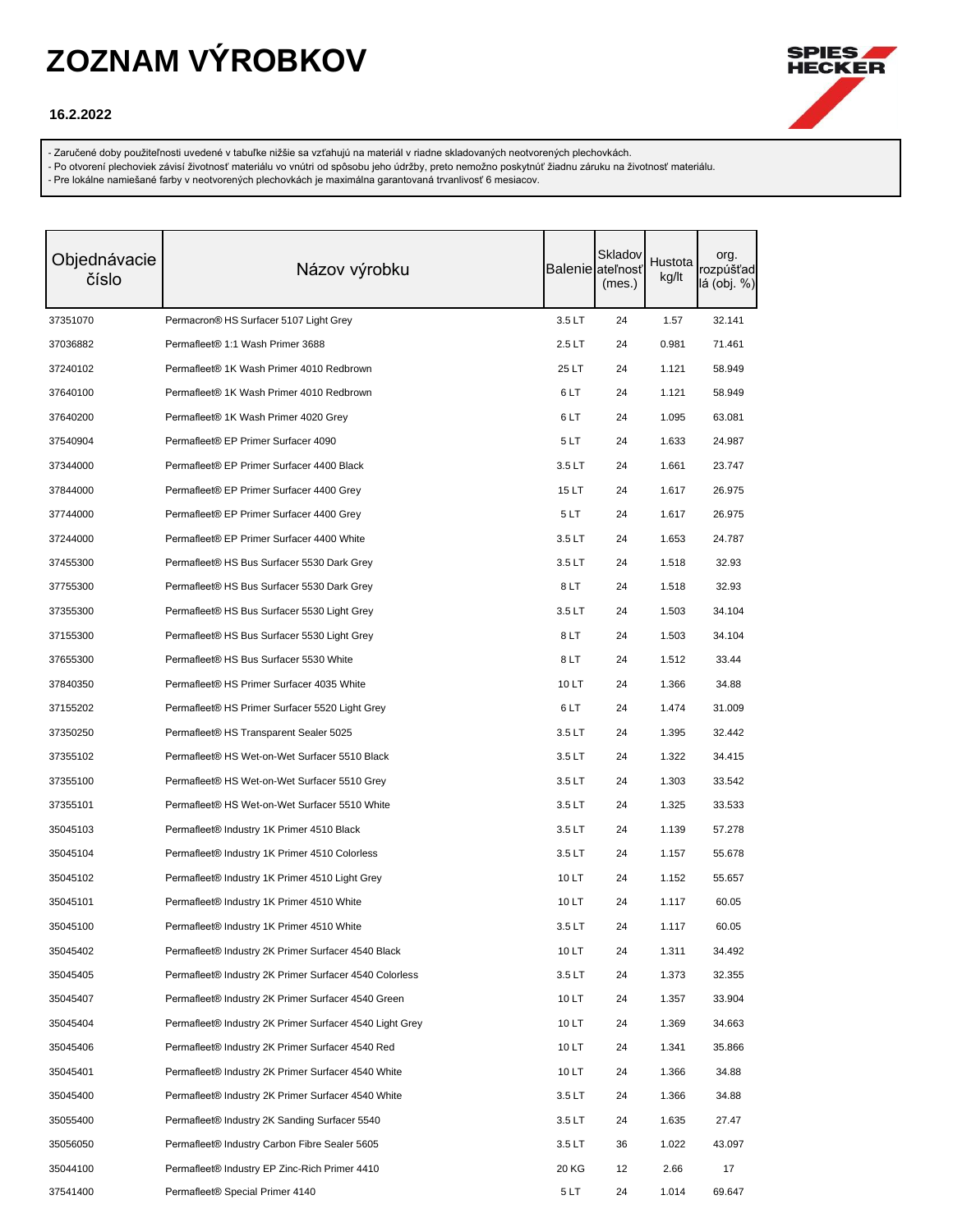

### **16.2.2022**

- Zaručené doby použiteľnosti uvedené v tabuľke nižšie sa vzťahujú na materiál v riadne skladovaných neotvorených plechovkách.

- Po otvorení plechoviek závisí životnosť materiálu vo vnútri od spôsobu jeho údržby, preto nemožno poskytnúť žiadnu záruku na životnosť materiálu.

| Objednávacie<br>číslo | Názov výrobku                                        |           | Skladov<br><b>Balenie</b> ateľnosť<br>(mes.) | Hustota<br>kg/lt | org.<br>rozpúšťad<br>lá (obj. %) |
|-----------------------|------------------------------------------------------|-----------|----------------------------------------------|------------------|----------------------------------|
| 37740600              | Permafleet® VHS DTM Primer Surfacer 4060             | 8LT       | 12                                           | 1.583            | 27.336                           |
| 37840601              | Permafleet® VHS DTM Primer Surfacer 4060             | 8LT       | 12                                           | 1.514            | 28.557                           |
| 37940602              | Permafleet® VHS DTM Primer Surfacer 4060             | 8 LT      | 12                                           | 1.555            | 29.574                           |
| 37356201              | Permafleet® VHS Non-Sanding Surfacer 5620 Dark Grey  | 3.5LT     | 24                                           | 1.624            | 25.937                           |
| 37356202              | Permafleet® VHS Non-Sanding Surfacer 5620 Light Grey | 3.5LT     | 24                                           | 1.654            | 24.748                           |
| 37356200              | Permafleet® VHS Non-Sanding Surfacer 5620 White      | 3.5LT     | 24                                           | 1.637            | 25.308                           |
| 35040502              | Permafleet® VHS Primer Surfacer 4050 Dark Grey       | 10 LT     | 12                                           | 1.62             | 26.163                           |
| 35040501              | Permafleet® VHS Primer Surfacer 4050 Light Grey      | 10 LT     | 12                                           | 1.618            | 26.355                           |
| 35040500              | Permafleet® VHS Primer Surfacer 4050 White           | 10 LT     | 12                                           | 1.664            | 25.297                           |
| 40292541              | Permahyd <sup>®</sup> 1K Headlight Primer 4018       | $0.25$ LT | 24                                           | 0.78             | 61.995                           |
| 37171011              | Permahyd® Stone Chip Protector 7101 Black            | 1 LT      | 48                                           | 1.355            | 5.051                            |
| 37171038              | Permahyd® Stone Chip Protector 7103 White            | 1 LT      | 48                                           | 1.354            | 5.05                             |
| 40292520              | Permasolid® 1K UV Primer Surfacer 9002               | 0.438 LT  | 36                                           | 0.912            | 62.811                           |
| 37190020              | Permasolid® 1K UV Primer Surfacer 9002               | 1 LT      | 36                                           | 1.147            | 37.564                           |
| 40292540              | Permasolid® EP Primer Surfacer 4017                  | $0.25$ LT | 24                                           | 0.945            | 65.382                           |
| 37345000              | Permasolid® EP Primer Surfacer 4500 Light Grey       | 3.5LT     | 24                                           | 1.71             | 23.049                           |
| 37352502              | Permasolid® HS Express Surfacer 5250 Black           | 3.5LT     | 24                                           | 1.413            | 32.575                           |
| 37352501              | Permasolid® HS Express Surfacer 5250 Medium Grey     | 3.5LT     | 24                                           | 1.427            | 32.141                           |
| 37352503              | Permasolid® HS Express Surfacer 5250 White           | 3.5LT     | 24                                           | 1.429            | 31.813                           |
| 37353202              | Permasolid® HS Performance Surfacer 5320 Black       | 3.5LT     | 24                                           | 1.485            | 33.213                           |
| 37353200              | Permasolid® HS Performance Surfacer 5320 Grey        | 3.5LT     | 24                                           | 1.507            | 32.213                           |
| 37353201              | Permasolid® HS Performance Surfacer 5320 White       | 3.5LT     | 24                                           | 1.504            | 32.393                           |
| 37253100              | Permasolid® HS Premium Surfacer 5310 Black           | 3.5LT     | 24                                           | 1.478            | 30.99                            |
| 37453100              | Permasolid® HS Premium Surfacer 5310 Light Grey      | 3.5LT     | 24                                           | 1.46             | 32.606                           |
| 37153100              | Permasolid® HS Premium Surfacer 5310 Medium Grey     | 1 LT      | 24                                           | 1.484            | 31.869                           |
| 37353100              | Permasolid® HS Premium Surfacer 5310 Medium Grey     | 3.5LT     | 24                                           | 1.484            | 31.869                           |
| 37653100              | Permasolid® HS Premium Surfacer 5310 White           | 3.5LT     | 24                                           | 1.491            | 31.218                           |
| 37351850              | Permasolid® HS Transparent Sealer 5185               | 3.5LT     | 24                                           | 1.576            | 25.303                           |
| 40292510              | Permasolid® HS Vario Primer Surfacer 5340 Black      | $0.25$ LT | 24                                           | 0.949            | 67.96                            |
| 37153401              | Permasolid® HS Vario Primer Surfacer 5340 Black      | 1LT       | 24                                           | 1.642            | 29.251                           |
| 37353401              | Permasolid® HS Vario Primer Surfacer 5340 Black      | 3.5LT     | 24                                           | 1.642            | 29.251                           |
| 40292500              | Permasolid® HS Vario Primer Surfacer 5340 Light Grey | $0.25$ LT | 24                                           | 0.946            | 67.893                           |
| 37153400              | Permasolid® HS Vario Primer Surfacer 5340 Light Grey | 1LT       | 24                                           | 1.623            | 29.08                            |
| 37353400              | Permasolid® HS Vario Primer Surfacer 5340 Light Grey | 3.5LT     | 24                                           | 1.623            | 29.08                            |
| 37485900              | Permasolid® HS Vario Surfacer 8590 Grey              | 3.5LT     | 24                                           | 1.558            | 30.681                           |
| 37155001              | Permasolid® Speed-TEC HS Speed Surfacer 5500 Black   | 1 LT      | 24                                           | 1.694            | 21.486                           |
| 37355000              | Permasolid® Speed-TEC HS Speed Surfacer 5500 Grey    | 3.5LT     | 24                                           | 1.721            | 20.531                           |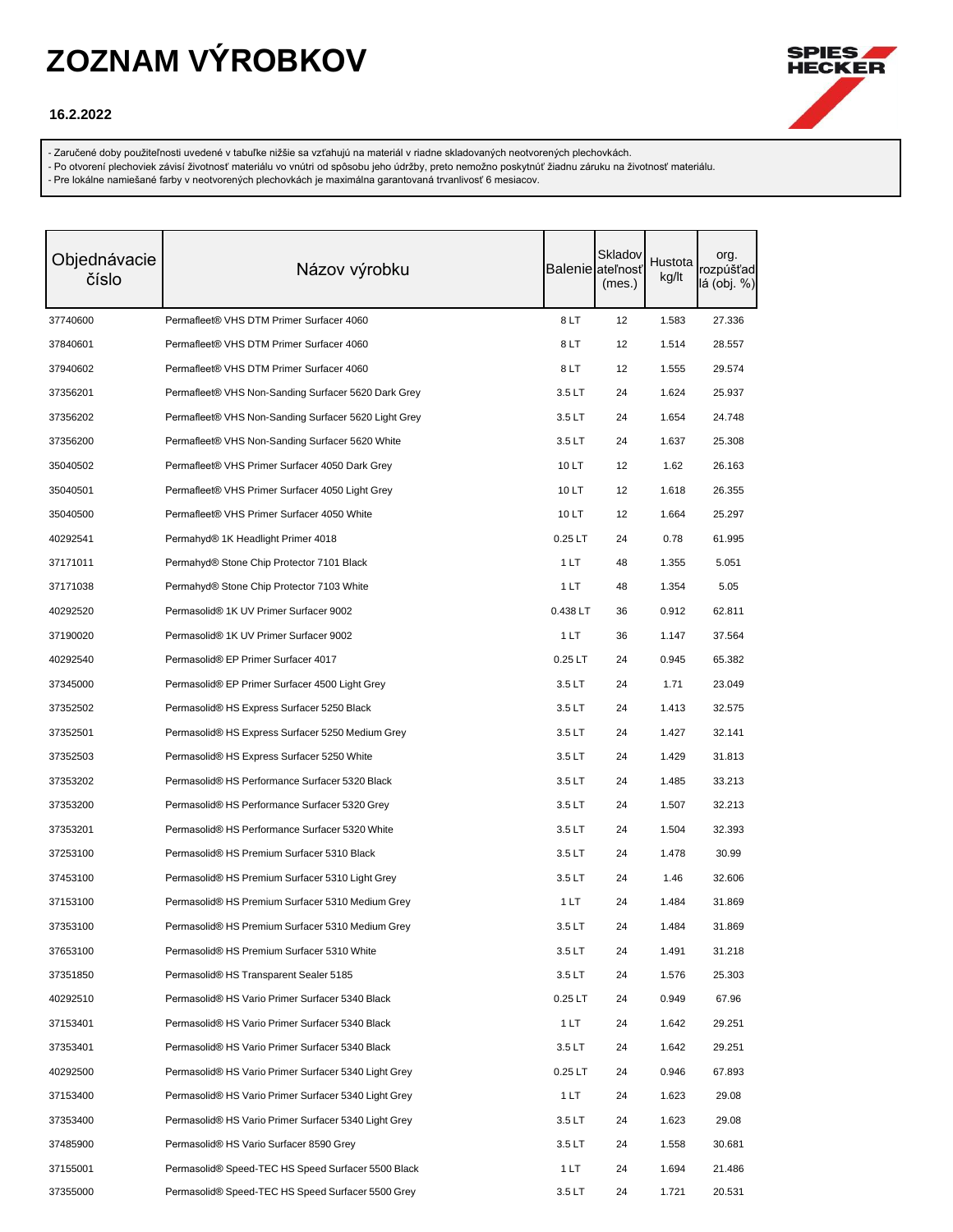

### **16.2.2022**

- Zaručené doby použiteľnosti uvedené v tabuľke nižšie sa vzťahujú na materiál v riadne skladovaných neotvorených plechovkách.

- Po otvorení plechoviek závisí životnosť materiálu vo vnútri od spôsobu jeho údržby, preto nemožno poskytnúť žiadnu záruku na životnosť materiálu.

| Objednávacie<br>číslo | Názov výrobku                                                 |           | Skladov<br><b>Balenie</b> ateľnosť<br>(mes.) | Hustota<br>kg/lt | org.<br>rozpúšťad<br>lá (obj. %) |
|-----------------------|---------------------------------------------------------------|-----------|----------------------------------------------|------------------|----------------------------------|
| 37155000              | Permasolid® Speed-TEC HS Speed Surfacer 5500 White            | 1LT       | 24                                           | 1.717            | 20.666                           |
| 37155501              | Permasolid® Speed-TEC HS Wet-on-Wet Speed Surfacer 5550 Black | 1 LT      | 24                                           | 1.616            | 22.419                           |
| 37355500              | Permasolid® Speed-TEC HS Wet-on-Wet Speed Surfacer 5550 Grey  | 3.5LT     | 24                                           | 1.599            | 23.911                           |
| 37155500              | Permasolid® Speed-TEC HS Wet-on-Wet Speed Surfacer 5550 White | 1 LT      | 24                                           | 1.641            | 21.573                           |
| 40292530              | Priomat <sup>®</sup> 1K Spot Primer 4074                      | 0.4LT     | 24                                           | 0.763            | 91.974                           |
| 41271190              | Priomat® 1K Wash Primer 3255 Redbrown                         | 0.4LT     | 24                                           | 0.77             | 85.149                           |
| 37432550              | Priomat® 1K Wash Primer 3255 Redbrown                         | 3.5LT     | 24                                           | 1.001            | 66.81                            |
| 40292490              | Priomat <sup>®</sup> 1K Wash Primer 4085 Black                | 0.4LT     | 24                                           | 0.828            | 84.364                           |
| 40292470              | Priomat <sup>®</sup> 1K Wash Primer 4085 Dark Grey            | 0.4LT     | 24                                           | 0.814            | 82.845                           |
| 37540850              | Priomat® 1K Wash Primer 4085 Dark Grey                        | 3.5LT     | 24                                           | 1.042            | 62.255                           |
| 40292460              | Priomat <sup>®</sup> 1K Wash Primer 4085 Light Grey           | 0.4LT     | 24                                           | 0.817            | 82.917                           |
| 37140851              | Priomat <sup>®</sup> 1K Wash Primer 4085 Light Grey           | 1 LT      | 24                                           | 1.067            | 60.71                            |
| 37440850              | Priomat® 1K Wash Primer 4085 Light Grey                       | 3.5LT     | 24                                           | 1.067            | 60.71                            |
| 40292480              | Priomat® 1K Wash Primer 4085 White                            | 0.4LT     | 24                                           | 0.834            | 83.7                             |
| 37133047              | Priomat <sup>®</sup> Elastic Primer 3304                      | 1 LT      | 24                                           | 0.88             | 95.089                           |
| 37133110              | Priomat <sup>®</sup> Pore Filler 3311                         | 0LT       | 24                                           | 1.602            | 28.5                             |
| 37033115              | Priomat <sup>®</sup> Pore Filler 3311                         | 1 KG      | 24                                           | 1.602            | 28.5                             |
| 37040000              | Priomat <sup>®</sup> Reactive Pretreatment Wipes 4000         | 1 EA      | 42                                           | 1.5              | 0.9                              |
| 41278860              | Priomat <sup>®</sup> Wash Primer 4075                         | $0.25$ LT | 24                                           | 0.76             | 91.467                           |
| 37240750              | Priomat® Wash Primer 4075                                     | 1 LT      | 24                                           | 0.974            | 71.634                           |
| 37077150              | Permacron® Fine Putty 7715                                    | 0.25 KG   | 24                                           | 1.63             | 24.009                           |
| 37177151              | Permacron® Fine Putty 7715                                    | 1 KG      | 24                                           | 1.63             | 24.009                           |
| 37220250              | Permacron® Putty 2025                                         | 2 KG      | 12                                           | 1.837            | 13.333                           |
| 37520370              | Raderal® Elastic Putty 2037                                   | 5 KG      | 12                                           | 1.878            | 13.081                           |
| 37009117              | Raderal® Fine Putty 0911                                      | 1 KG      | 12                                           | 1.813            | 15.399                           |
| 37225073              | Raderal® Glass Fibre Putty 2507                               | 1.5 KG    | 12                                           | 1.826            | 13.849                           |
| 37020358              | Raderal® IR Premium Putty 2035                                | 1 KG      | 12                                           | 1.899            | 12.515                           |
| 37220357              | Raderal® IR Premium Putty 2035                                | 2 KG      | 12                                           | 1.899            | 12.515                           |
| 37120352              | Raderal® IR Premium Putty 2035                                | 2 KG      | 12                                           | 1.899            | 12.515                           |
| 37320351              | Raderal® IR Premium Putty 2035                                | 3 KG      | 12                                           | 1.899            | 12.515                           |
| 37120150              | Raderal® Plastic Putty 2015 black                             | 1 EA      | 12                                           | 1.91             | 17.05                            |
| 37135080              | Raderal® Spray Polyester 3508                                 | 1.389 KG  | 12                                           | 1.408            | 29.225                           |
| 37335080              | Raderal® Spray Polyester 3508                                 | 4.865 KG  | 12                                           | 1.408            | 29.225                           |
| AXT560 1.00 EA        | AXT560 Hardener for 2K Spray Putty                            | 1 EA      | 12                                           | 1.004            | 21.94                            |
| 6L1B 0.05 KG          | <b>BPO Hardener Paste Blue</b>                                | 0.038 LT  | 18                                           | 1.1              | 0                                |
| 6L1BC 0.09 KG         | <b>BPO Hardener Paste Blue</b>                                | 0.082 LT  | 18                                           | 1.1              | 0                                |
| 6L1RC 0.06 KG         | <b>BPO Hardener Paste Red</b>                                 | 0 LT      | 18                                           | 1.17             | 0                                |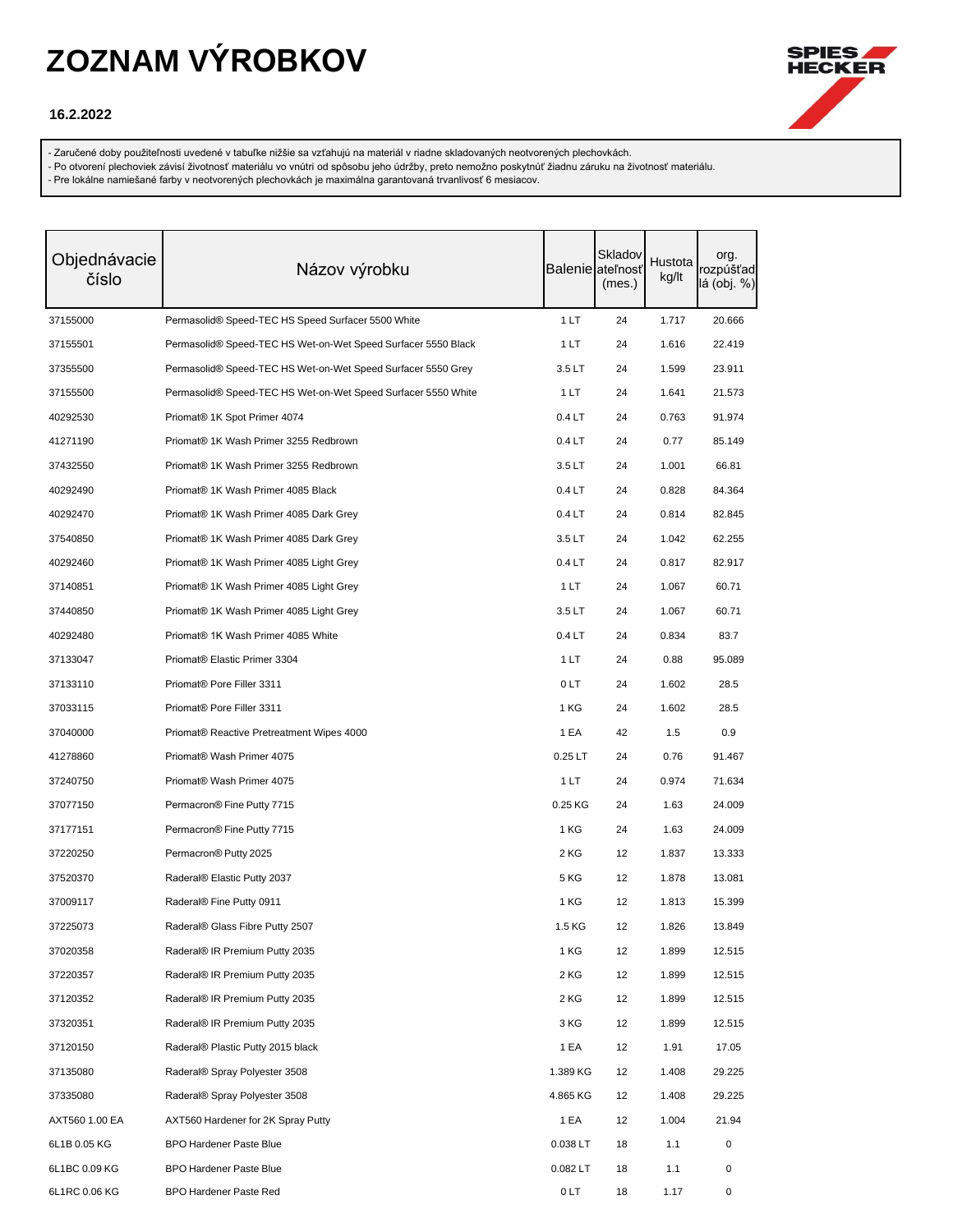

### **16.2.2022**

- Zaručené doby použiteľnosti uvedené v tabuľke nižšie sa vzťahujú na materiál v riadne skladovaných neotvorených plechovkách.

- Po otvorení plechoviek závisí životnosť materiálu vo vnútri od spôsobu jeho údržby, preto nemožno poskytnúť žiadnu záruku na životnosť materiálu.

| Objednávacie<br>číslo | Názov výrobku                             |          | Skladov<br>Balenie ateľnosť<br>(mes.) | Hustota<br>kg/lt | org.<br>rozpúšťad<br>lá (obj. %) |
|-----------------------|-------------------------------------------|----------|---------------------------------------|------------------|----------------------------------|
| 6L1R 0.05 KG          | <b>BPO Hardener Paste Red</b>             | 0.038 LT | 18                                    | 1.17             | 0                                |
| 6L2R 0.05 KG          | <b>BPO Hardener Paste Red</b>             | 0.038 LT | 18                                    | 1.17             | 0                                |
| 100L1R 0.05 KG        | <b>BPO Hardener Paste Red</b>             | 0.038 LT | 18                                    | 1.17             | 0                                |
| 6L1RC 0.09 KG         | <b>BPO Hardener Paste Red</b>             | 0.077 LT | 18                                    | 1.17             | 0                                |
| 28110315              | Permacron® Blend-In Reducer 1031          | 1 LT     | 60                                    | 0.95             | 99.993                           |
| 37585800              | Permacron® MS Duraplus 8580               | 5LT      | 60                                    | 0.88             | 99.969                           |
| 37133600              | Permacron® Reducer 3360                   | 1 LT     | 60                                    | 0.919            | 99.971                           |
| 37133640              | Permacron® Reducer 3364                   | 1 LT     | 60                                    | 0.875            | 100                              |
| 37933647              | Permacron® Reducer 3364                   | 20 LT    | 60                                    | 0.875            | 100                              |
| 37533649              | Permacron® Reducer 3364                   | 5LT      | 60                                    | 0.875            | 100                              |
| 37833642              | Permacron® Reducer 3364                   | 50 LT    | 60                                    | 0.875            | 100                              |
| 37033654              | Permacron® Reducer 3365 slow              | 5LT      | 60                                    | 0.908            | 99.993                           |
| 37133667              | Permacron® Reducer 3366 extra slow        | 1 LT     | 60                                    | 0.939            | 99.97                            |
| 37133800              | Permacron® Reducer 3380                   | 1LT      | 60                                    | 0.826            | 100                              |
| 37533800              | Permacron® Reducer 3380                   | 5LT      | 60                                    | 0.826            | 100                              |
| 37133850              | Permacron® Reducer 3385 slow              | 1LT      | 60                                    | 0.906            | 99.99                            |
| 37130544              | Permacron® Supercryl Reducer 3054         | 1 LT     | 60                                    | 0.847            | 100                              |
| 37930540              | Permacron® Supercryl Reducer 3054         | 20 LT    | 60                                    | 0.847            | 100                              |
| 37230549              | Permacron® Supercryl Reducer 3054         | 5LT      | 60                                    | 0.847            | 100                              |
| 37530550              | Permacron® Supercryl Reducer 3055 express | 5LT      | 60                                    | 0.875            | 100                              |
| 37130560              | Permacron® Supercryl Reducer 3056 slow    | 1 LT     | 60                                    | 0.866            | 99.998                           |
| 37530569              | Permacron® Supercryl Reducer 3056 slow    | 5LT      | 60                                    | 0.866            | 99.998                           |
| 37177087              | Permafleet® EP Reducer 7708               | 5LT      | 60                                    | 0.874            | 99.95                            |
| 37577090              | Permafleet® EP Reducer 7709 slow          | 5LT      | 60                                    | 0.858            | 99.999                           |
| 35060190              | Permafleet® Industry 1K Reducer 6019      | 5LT      | 60                                    | 0.848            | 99.999                           |
| 35060160              | Permafleet® Industry 2K Reducer 6016      | 5LT      | 60                                    | 0.89             | 99.994                           |
| 35060170              | Permafleet® Industry 2K Reducer 6017 fast | 5LT      | 60                                    | 0.902            | 95.647                           |
| 35060180              | Permafleet® Industry EP Reducer 6018      | 5 LT     | 60                                    | 0.862            | 99.98                            |
| 35060151              | Permafleet® Industry Reducer 6015         | 20 LT    | 60                                    | 0.868            | 100                              |
| 35060150              | Permafleet® Industry Reducer 6015         | 5LT      | 60                                    | 0.868            | 100                              |
| 37461100              | Permafleet® Reducer 6110 fast             | 5LT      | 60                                    | 0.826            | 100                              |
| 37261207              | Permafleet® Reducer 6120                  | 20 LT    | 60                                    | 0.906            | 99.99                            |
| 37561200              | Permafleet® Reducer 6120                  | 5 LT     | 60                                    | 0.906            | 99.99                            |
| 37561308              | Permafleet® Reducer 6130 slow             | 5LT      | 60                                    | 0.918            | 99.982                           |
| 37560001              | Permahyd® Demineralised Water 6000        | 5LT      | 24                                    | 0.997            | 0                                |
| 37160020              | Permahyd® Special Water 6002 slow         | 1LT      | 24                                    | 1.011            | 11.326                           |
| 37085816              | Priomat® Plastic Reducer 8581             | 1 LT     | 60                                    | 0.859            | 99.944                           |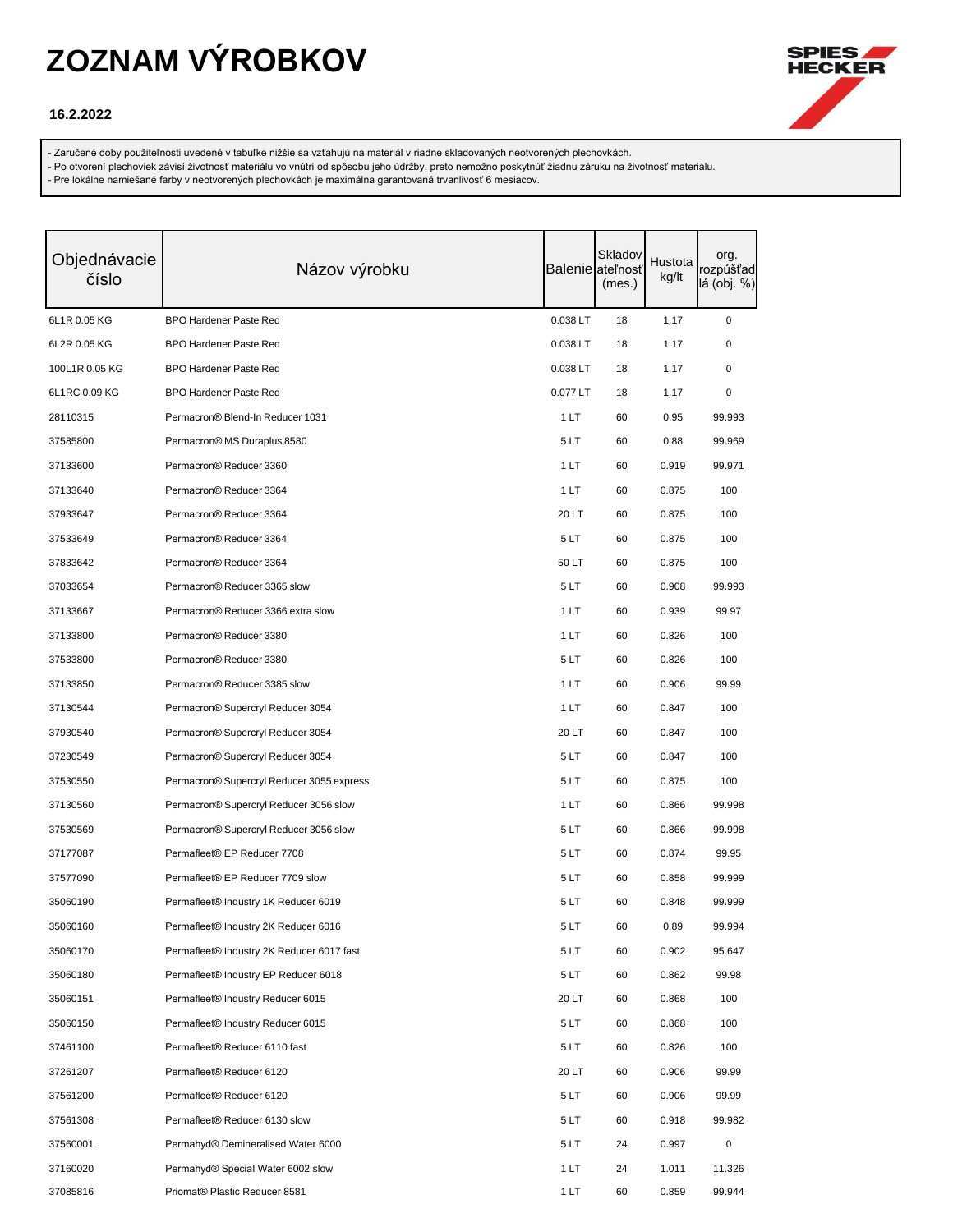

### **16.2.2022**

- Zaručené doby použiteľnosti uvedené v tabuľke nižšie sa vzťahujú na materiál v riadne skladovaných neotvorených plechovkách.

- Po otvorení plechoviek závisí životnosť materiálu vo vnútri od spôsobu jeho údržby, preto nemožno poskytnúť žiadnu záruku na životnosť materiálu.

| Objednávacie<br>číslo | Názov výrobku                                                 |       | Skladov<br><b>Balenie</b> ateľnosť<br>(mes.) | Hustota<br>kg/lt | org.<br>rozpúšťad<br>lá (obj. %) |
|-----------------------|---------------------------------------------------------------|-------|----------------------------------------------|------------------|----------------------------------|
| 37185810              | Priomat® Plastic Reducer 8581                                 | 5LT   | 60                                           | 0.859            | 99.944                           |
| 37176900              | Raderal® Spray Polyester Reducer 7690                         | 1 LT  | 60                                           | 0.9              | 100                              |
| 31793355              | Permacron <sup>®</sup> Automotive Top Coat 257 black          | 1 LT  | 48                                           | 0.997            | 52.856                           |
| 31791875              | Permacron® Automotive Top Coat 257 rallye black matt          | 1 LT  | 48                                           | 1.268            | 41.788                           |
| 31100007              | Permacron® Automotive Top Coat 257 super deep black           | 1 LT  | 48                                           | 0.993            | 53.742                           |
| 31002056              | Permacron® Mixing Colour 257 AG 205 ochre                     | 1 LT  | 48                                           | 1.055            | 49.133                           |
| 31002226              | Permacron® Mixing Colour 257 AL 222 translucent emerald       | 1 LT  | 48                                           | 1.017            | 51.179                           |
| 31002250              | Permacron® Mixing Colour 257 AL 225 translucent black         | 1 LT  | 48                                           | 0.987            | 54.209                           |
| 31002285              | Permacron® Mixing Colour 257 AL 228 brilliant yellow          | 1 LT  | 48                                           | 1.006            | 52.062                           |
| 31002609              | Permacron® Mixing Colour 257 AL 260 brilliant blue            | 1 LT  | 48                                           | 0.997            | 52.359                           |
| 31002750              | Permacron® Mixing Colour 257 AL 275 translucent blue          | 1 LT  | 48                                           | 0.992            | 52.93                            |
| 31002811              | Permacron® Mixing Colour 257 AL 281 maroon                    | 1 LT  | 48                                           | 0.994            | 53.167                           |
| 31003176              | Permacron® Mixing Colour 257 AL 317 blue translucent          | 1 LT  | 48                                           | 0.985            | 53.352                           |
| 31003206              | Permacron® Mixing Colour 257 AL 320 purple translucent        | 1 LT  | 48                                           | 0.985            | 53.365                           |
| 34001400              | Permacron <sup>®</sup> Mixing Colour 260 MS 140 white         | 3.5LT | 36                                           | 1.292            | 37.315                           |
| 31001410              | Permacron® Mixing Colour 260 MS 141 purple                    | 1 LT  | 36                                           | 0.983            | 54.518                           |
| 31001420              | Permacron® Mixing Colour 260 MS 142 purple blue               | 1 LT  | 36                                           | 0.983            | 54.805                           |
| 31001430              | Permacron® Mixing Colour 260 MS 143 translucent greenish blue | 1 LT  | 36                                           | 1.009            | 49.838                           |
| 31001440              | Permacron® Mixing Colour 260 MS 144 greenish blue             | 1 LT  | 36                                           | 0.997            | 52.021                           |
| 31001450              | Permacron® Mixing Colour 260 MS 145 yellow green              | 1 LT  | 36                                           | 1.004            | 54.981                           |
| 31001460              | Permacron® Mixing Colour 260 MS 146 green                     | 1 LT  | 36                                           | 1.004            | 52.763                           |
| 31001470              | Permacron® Mixing Colour 260 MS 147 yellow                    | 1 LT  | 36                                           | 1.008            | 51.555                           |
| 31001480              | Permacron® Mixing Colour 260 MS 148 brilliant yellow          | 1 LT  | 36                                           | 1.006            | 51.342                           |
| 31001490              | Permacron® Mixing Colour 260 MS 149 orange                    | 1 LT  | 36                                           | 1.036            | 50.081                           |
| 34001500              | Permacron® Mixing Colour 260 MS 150 black                     | 3.5LT | 36                                           | 0.992            | 51.97                            |
| 31001510              | Permacron® Mixing Colour 260 MS 151 brilliant red             | 1 LT  | 36                                           | 0.999            | 53.886                           |
| 31001520              | Permacron® Mixing Colour 260 MS 152 orange red                | 1LT   | 36                                           | 1.009            | 51.11                            |
| 31001530              | Permacron® Mixing Colour 260 MS 153 blueish red               | 1 LT  | 36                                           | 0.971            | 59.947                           |
| 31001540              | Permacron® Mixing Colour 260 MS 154 translucent red           | 1 LT  | 36                                           | 1.016            | 49.501                           |
| 31001550              | Permacron® Mixing Colour 260 MS 155 reddish purple            | 1 LT  | 36                                           | 0.993            | 53.215                           |
| 31001560              | Permacron® Mixing Colour 260 MS 156 translucent black         | 1 LT  | 48                                           | 0.983            | 48.987                           |
| 31001570              | Permacron® Mixing Colour 260 MS 157 ochre                     | 1 LT  | 36                                           | 1.067            | 48.075                           |
| 31001580              | Permacron® Mixing Colour 260 MS 158 oxide red                 | 1 LT  | 48                                           | 1.035            | 45.152                           |
| 31001590              | Permacron® Mixing Colour 260 MS 159 granada red               | 1 LT  | 36                                           | 1.003            | 51.082                           |
| 31001600              | Permacron® Mixing Colour 260 MS 160 dark blue                 | 1 LT  | 36                                           | 1.008            | 52.112                           |
| 30107300              | Permacron® MS Binder 730                                      | 3.5LT | 48                                           | 1.001            | 49.181                           |
| 30104300              | Permacron® MS Mixing Colour 730 MS 430 white plus             | 3.5LT | 48                                           | 1.319            | 33.374                           |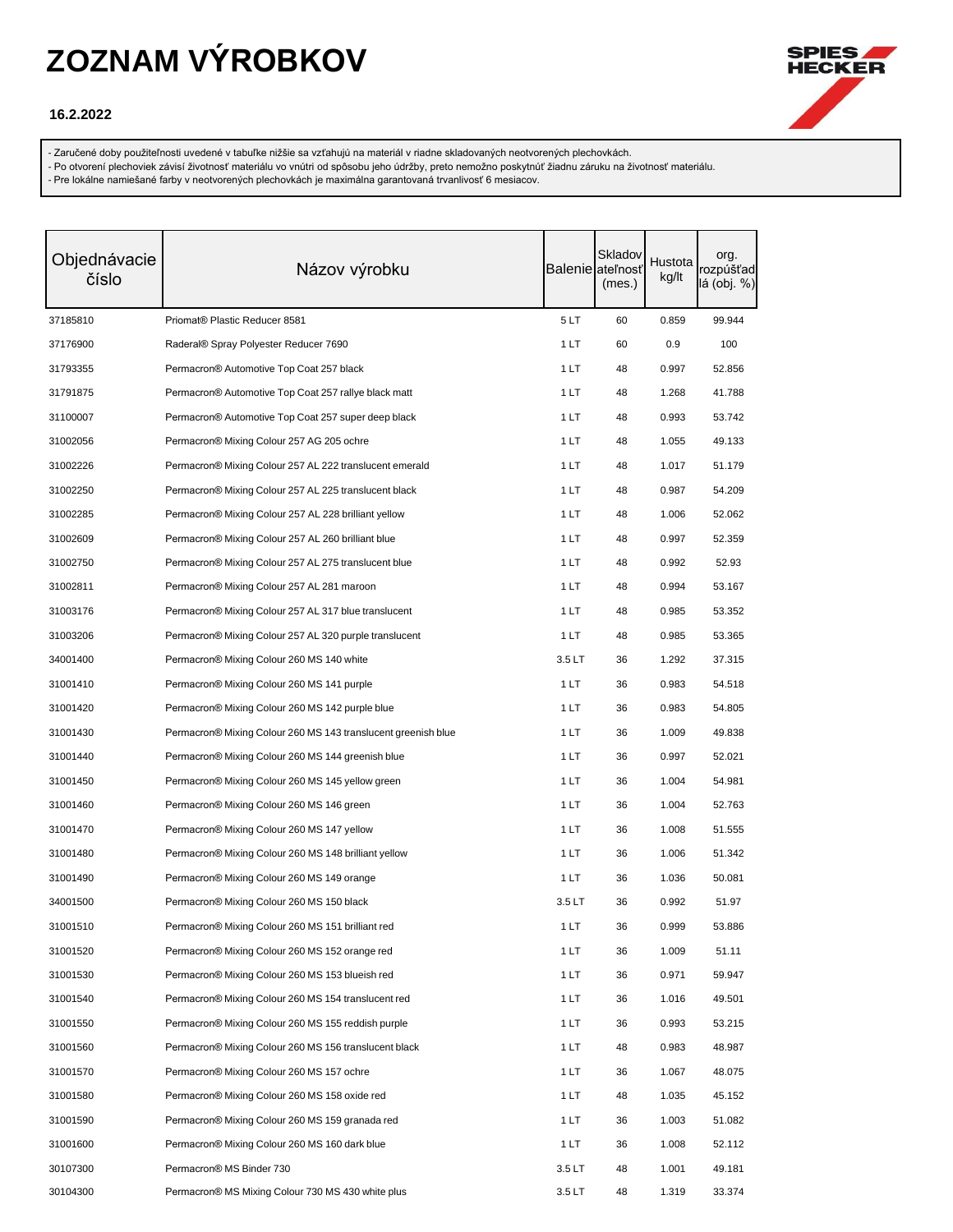

### **16.2.2022**

- Zaručené doby použiteľnosti uvedené v tabuľke nižšie sa vzťahujú na materiál v riadne skladovaných neotvorených plechovkách.

- Po otvorení plechoviek závisí životnosť materiálu vo vnútri od spôsobu jeho údržby, preto nemožno poskytnúť žiadnu záruku na životnosť materiálu.

| Objednávacie<br>číslo | Názov výrobku                                              |        | Skladov<br><b>Balenie</b> ateľnosť<br>(mes.) | Hustota<br>kg/lt | org.<br>rozpúšťad<br>lá (obj. %) |
|-----------------------|------------------------------------------------------------|--------|----------------------------------------------|------------------|----------------------------------|
| 34001300              | Permacron® System Component 260 MS 130                     | 3.5 LT | 48                                           | 0.992            | 52.089                           |
| 27004253              | Permafleet® Additive 600 NR 425                            | 3.5LT  | 48                                           | 1.022            | 33.596                           |
| 32185685              | Permafleet® Daylight Fluorescent RAL 3024 red              | 1 LT   | 12                                           | 1.107            | 38.589                           |
| 27006703              | Permafleet <sup>®</sup> HS Binder 670                      | 3.5LT  | 48                                           | 1.017            | 34.644                           |
| 38002003              | Permafleet® HS Chassis Top Coats                           | 18 LT  | 24                                           | 1.142            | 39.984                           |
| 38002001              | Permafleet® HS Chassis Top Coats                           | 18 LT  | 24                                           | 1.108            | 41.429                           |
| 27006790              | Permafleet <sup>®</sup> HS Matt Binder 679                 | 3.5LT  | 24                                           | 1.073            | 43.23                            |
| 27090060              | Permafleet® HS Top Coat 670                                | 6LT    | 12                                           | 1.026            | 36.164                           |
| 27090053              | Permafleet® HS Top Coat 670 RAL 9005                       | 3.5LT  | 24                                           | 1.013            | 38.456                           |
| 27090063              | Permafleet <sup>®</sup> HS Top Coat 670 RAL 9006           | 3.5LT  | 24                                           | 1.027            | 38.707                           |
| 27090073              | Permafleet® HS Top Coat 670 RAL 9007                       | 3.5LT  | 24                                           | 1.031            | 37.744                           |
| 27090106              | Permafleet® HS Top Coat 670 RAL 9010                       | 12 LT  | 24                                           | 1.42             | 25.258                           |
| 27090103              | Permafleet® HS Top Coat 670 RAL 9010                       | 3.5LT  | 24                                           | 1.42             | 25.258                           |
| 27006756              | Permafleet® HS Vario Binder 675                            | 20 LT  | 48                                           | 1.019            | 34.316                           |
| 27006753              | Permafleet® HS Vario Binder 675                            | 3.5LT  | 48                                           | 1.019            | 34.316                           |
| 30170093              | Permafleet® HS Vario Top Coat 675 MB 9147                  | 3.5LT  | 24                                           | 1.345            | 26.244                           |
| 30160663              | Permafleet® HS Vario Top Coat 675 MB 9147/GE               | 3.5LT  | 24                                           | 1.284            | 27.386                           |
| 30090016              | Permafleet® HS Vario Top Coat 675 RAL 9001                 | 12 LT  | 24                                           | 1.332            | 26.511                           |
| 30090056              | Permafleet® HS Vario Top Coat 675 RAL 9005                 | 12 LT  | 24                                           | 1.012            | 39.023                           |
| 30090053              | Permafleet® HS Vario Top Coat 675 RAL 9005                 | 3.5LT  | 24                                           | 1.012            | 39.023                           |
| 30090100              | Permafleet® HS Vario Top Coat 675 RAL 9010                 | 12 LT  | 24                                           | 1.346            | 26.22                            |
| 30090103              | Permafleet® HS Vario Top Coat 675 RAL 9010                 | 3.5LT  | 24                                           | 1.346            | 26.22                            |
| 30090163              | Permafleet® HS Vario Top Coat 675 RAL 9016                 | 3.5LT  | 24                                           | 1.332            | 26.47                            |
| 35005250              | Permafleet® Industry 1K Acryl Binder AC525                 | 3.5LT  | 24                                           | 1                | 54.47                            |
| 35005800              | Permafleet <sup>®</sup> Industry 2K HS Binder HS580        | 3.5 LT | 24                                           | 1.013            | 36.343                           |
| 35005501              | Permafleet® Industry Acryl DTM Binder AC550                | 20 LT  | 24                                           | 1.027            | 45.66                            |
| 35005500              | Permafleet® Industry Acryl DTM Binder AC550                | 3.5 LT | 24                                           | 1.027            | 45.66                            |
| 35005750              | Permafleet <sup>®</sup> Industry Acryl Plus Binder AC575   | 3.5LT  | 36                                           | 0.977            | 51.096                           |
| 35005301              | Permafleet® Industry Alkyd Binder KH530                    | 20 LT  | 36                                           | 0.996            | 56.17                            |
| 35005300              | Permafleet® Industry Alkyd Binder KH530                    | 3.5LT  | 36                                           | 0.996            | 56.17                            |
| 35005400              | Permafleet® Industry EP Binder EP540                       | 3.5 LT | 36                                           | 1.027            | 45.653                           |
| 35005100              | Permafleet® Industry Iron Mica Binder IM510                | 3.5LT  | 36                                           | 1.747            | 22.565                           |
| 35004460              | Permafleet® Industry Mixing Concentrate NP 446 fine silver | 1 LT   | 24                                           | 1.103            | 55.404                           |
| 35004520              | Permafleet® Industry Mixing Concentrate NP 452 white pearl | 1 LT   | 36                                           | 1.128            | 46.868                           |
| 35005200              | Permafleet® Industry NC Binder NC520                       | 3.5LT  | 36                                           | 1.019            | 60.895                           |
| 35005701              | Permafleet® Industry Pur Binder PU570                      | 20 LT  | 36                                           | 1.022            | 43.097                           |
| 35005700              | Permafleet <sup>®</sup> Industry Pur Binder PU570          | 3.5LT  | 36                                           | 1.022            | 43.097                           |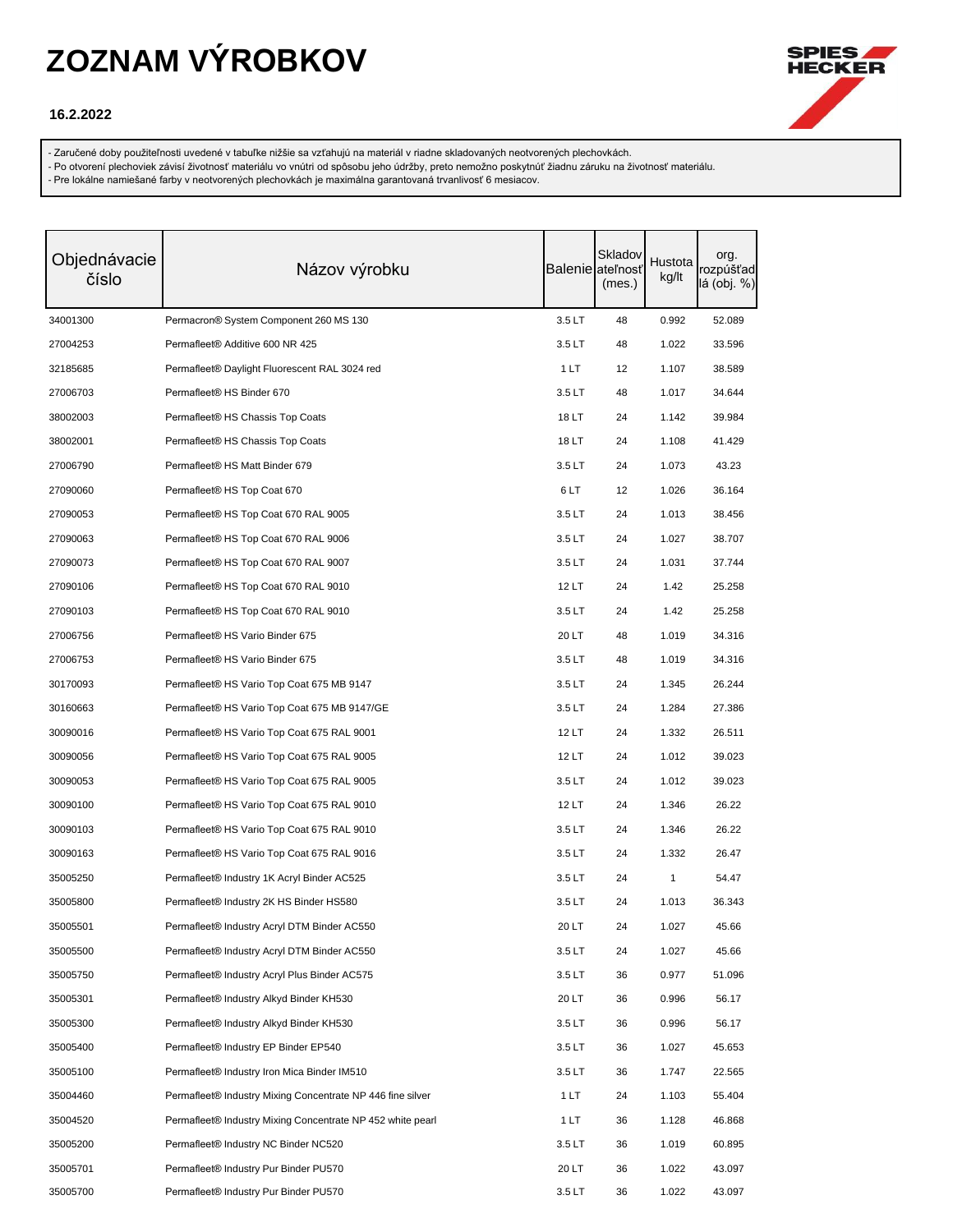

### **16.2.2022**

- Zaručené doby použiteľnosti uvedené v tabuľke nižšie sa vzťahujú na materiál v riadne skladovaných neotvorených plechovkách.

- Po otvorení plechoviek závisí životnosť materiálu vo vnútri od spôsobu jeho údržby, preto nemožno poskytnúť žiadnu záruku na životnosť materiálu.

| Objednávacie<br>číslo | Názov výrobku                                                       |                   | Skladov<br>Balenie ateľnosť<br>(mes.) | Hustota<br>kg/lt | org.<br>rozpúšťad<br>lá (obj. %) |
|-----------------------|---------------------------------------------------------------------|-------------------|---------------------------------------|------------------|----------------------------------|
| 35005550              | Permafleet® Industry Pur Matt Binder PM555                          | 3.5LT             | 36                                    | 1.299            | 33.618                           |
| 35005650              | Permafleet® Industry Structure Binder Matt PU565                    | 3.5LT             | 12                                    | 1.199            | 36.206                           |
| 35005600              | Permafleet <sup>®</sup> Industry Structure Binder PU560             | 3.5LT             | 36                                    | 1.204            | 33.593                           |
| 35005605              | Permafleet® Industry Structure Top Coat 560 RAL 7035 Light Grey     | 3.5LT             | 24                                    | 1.314            | 30.086                           |
| 27004013              | Permafleet® Mixing Concentrate 600 NG 401 white                     | 3.5LT             | 48                                    | 1.738            | 20.758                           |
| 27004023              | Permafleet® Mixing Concentrate 600 NG 402 black                     | 3.5 LT            | 48                                    | 1.014            | 42.626                           |
| 27004043              | Permafleet® Mixing Concentrate 600 NG 404 yellow                    | 3.5LT             | 48                                    | 1.116            | 35.062                           |
| 27004051              | Permafleet® Mixing Concentrate 600 NG 405 greenish yellow           | 1 LT              | 48                                    | 1.878            | 21.604                           |
| 27004061              | Permafleet® Mixing Concentrate 600 NG 406 reddish yellow            | 1 LT              | 48                                    | 1.116            | 36.928                           |
| 27004071              | Permafleet® Mixing Concentrate 600 NG 407 ochre                     | 1 LT              | 48                                    | 1.567            | 26.053                           |
| 27004083              | Permafleet® Mixing Concentrate 600 NG 408 orange                    | 3.5LT             | 24                                    | 1.13             | 35.998                           |
| 27004093              | Permafleet® Mixing Concentrate 600 NG 409 red                       | 3.5LT             | 48                                    | 1.103            | 37.907                           |
| 27004101              | Permafleet® Mixing Concentrate 600 NG 410 bluish red                | 1 LT              | 48                                    | 1.06             | 37.355                           |
| 27004111              | Permafleet® Mixing Concentrate 600 NG 411 brilliant red             | 1 LT              | 48                                    | 1.052            | 42.706                           |
| 27004121              | Permafleet® Mixing Concentrate 600 NG 412 oxide red                 | 1 LT              | 48                                    | 1.607            | 23.44                            |
| 27004131              | Permafleet® Mixing Concentrate 600 NG 413 red violet                | 1 LT              | 48                                    | 1.033            | 44.78                            |
| 27004141              | Permafleet® Mixing Concentrate 600 NG 414 blue violet               | 1 LT              | 48                                    | 1.009            | 43.979                           |
| 27004153              | Permafleet® Mixing Concentrate 600 NG 415 bright orange             | 3.5LT             | 48                                    | 1.1              | 41.551                           |
| 27004161              | Permafleet® Mixing Concentrate 600 NG 416 brilliant blue            | 1 LT              | 48                                    | 1.024            | 42.347                           |
| 27004171              | Permafleet® Mixing Concentrate 600 NG 417 greenish blue             | 1 LT              | 48                                    | 1.082            | 42.042                           |
| 27004183              | Permafleet® Mixing Concentrate 600 NG 418 reddish blue              | 3.5LT             | 48                                    | 1.03             | 48.559                           |
| 27004191              | Permafleet® Mixing Concentrate 600 NG 419 green                     | 1 LT              | 48                                    | 1.048            | 49.04                            |
| 27004201              | Permafleet® Mixing Concentrate 600 NG 420 emerald                   | 1 LT              | 48                                    | 1.044            | 50.19                            |
| 27004033              | Permafleet® Mixing Concentrate 600 NL 403 translucent black         | 3.5 LT            | 48                                    | 0.989            | 41.393                           |
| 27004241              | Permafleet® Mixing Concentrate 600 NL 424 translucent greenish blue | 1 LT              | 48                                    | 1.004            | 34.922                           |
| 27004261              | Permafleet® Mixing Concentrate 600 NL 426 translucent oxide red     | 1LT               | 48                                    | 1.02             | 42.56                            |
| 27004271              | Permafleet® Mixing Concentrate 600 NL 427 translucent ochre         | 1 LT              | 48                                    | 1.032            | 42.354                           |
| 27004281              | Permafleet® Mixing Concentrate 600 NL 428 translucent emerald       | 1 LT              | 48                                    | 1                | 39.572                           |
| 27006303              | Permafleet® MS Binder 630                                           | 3.5LT             | 48                                    | 1.001            | 49.181                           |
| 23090063              | Permafleet® MS Top Coat 630 RAL 9006                                | 3.5 LT            | 24                                    | 1.007            | 53.867                           |
| 41271181              | Permaloid® Control Paint black                                      | 0.4LT             | 24                                    | 0.75             | 88.29                            |
| 40271170              | Permaloid <sup>®</sup> Rim Paint silver                             | 0.4 <sub>LT</sub> | 60                                    | 0.75             | 84.55                            |
| 26107201              | Permasolid® HS Mixing Colour 275 HG 720 super white                 | 1 LT              | 48                                    | 1.362            | 26.152                           |
| 26107203              | Permasolid® HS Mixing Colour 275 HG 720 super white                 | 3.5LT             | 48                                    | 1.362            | 26.152                           |
| 26107221              | Permasolid® HS Mixing Colour 275 HG 722 deep black                  | 1 LT              | 48                                    | 1.015            | 37.567                           |
| 26107241              | Permasolid® HS Mixing Colour 275 HG 724 blue violet                 | 1 LT              | 48                                    | 1.013            | 39.126                           |
| 26107251              | Permasolid® HS Mixing Colour 275 HG 725 brilliant blue              | 1 LT              | 48                                    | 1.019            | 38.33                            |